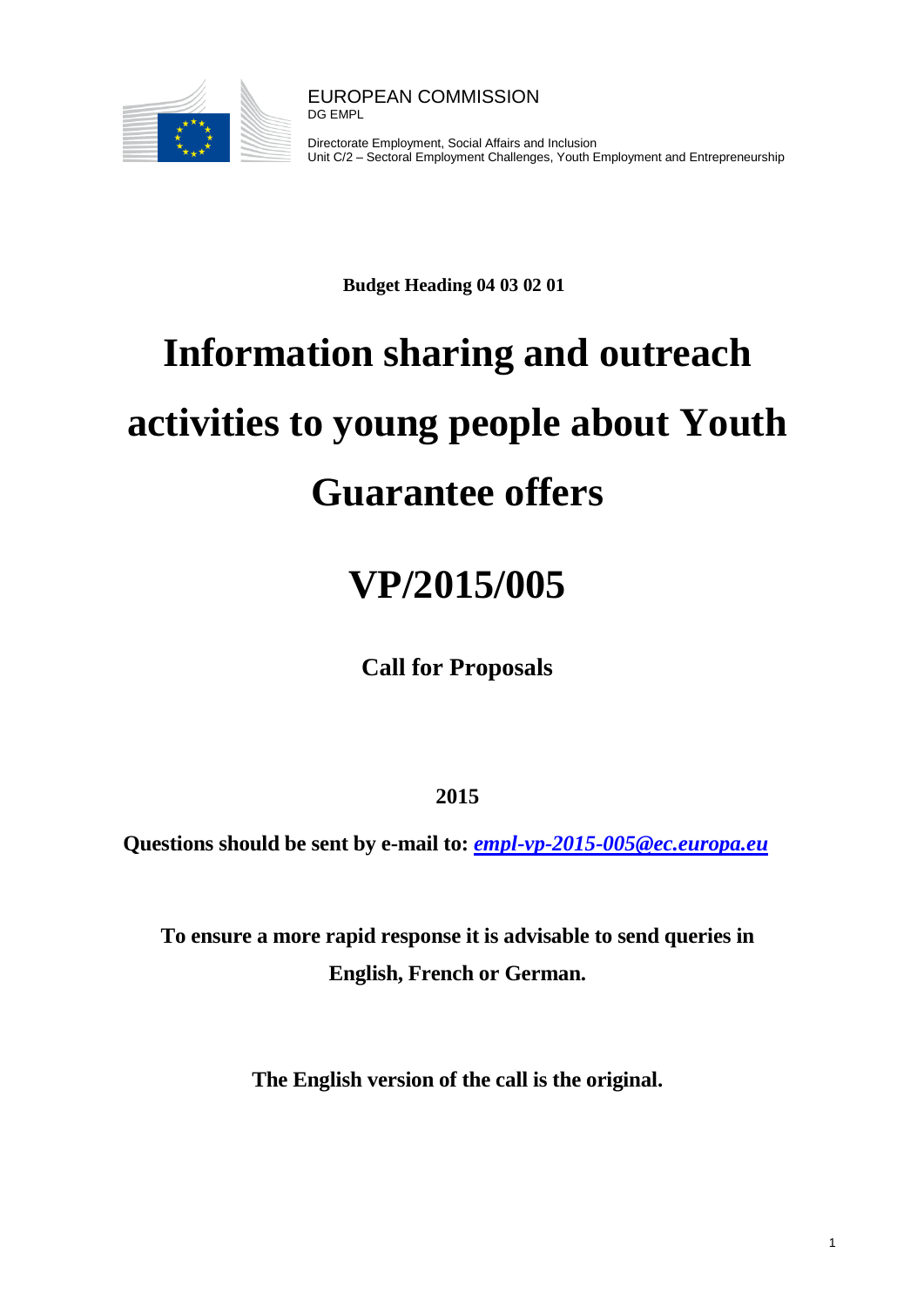# CALL FOR PROPOSALS – VP/2015/005

# **Information sharing and outreach to young people about Youth Guarantee offers**

# **1. INTRODUCTION – BACKGROUND**

# **1.1. EaSI Programme**

The **European Programme for Employment and Social Innovation "EaSI" 2014-** 2020<sup>1</sup> is a European-level financing instrument managed directly by the European Commission to contribute to the implementation of the Europe 2020 strategy, by providing financial support for the Union's objectives in terms of promoting a high level of quality and sustainable employment, guaranteeing adequate and decent social protection, combating social exclusion and poverty and improving working conditions.

Within the EaSI Regulation<sup>2</sup>, it is envisaged that the EaSI Programme, in accordance with the Europe 2020 strategy, should contribute to tacking the problems of youth unemployment<sup>3</sup> and pay particular attention to vulnerable groups, including young people<sup>4</sup> . Intervention and actions regarding youth unemployment is supported by the EaSI 'Progress' Axis, whereby a minimum of 20% of resources over the entire period of the Programme are allocated to fighting unemployment and in particular youth  $unemployment<sup>5</sup>$ .

# **1.2. Youth Guarantee**

The effects of the economic crisis on employment have been particularly marked for the European youth. At present around 5 million people in Europe under the age of 25 are unemployed and a total of 7.5 million are not in employment, education or training. This represents a huge untapped resource that Europe cannot afford to squander and carries serious implications for future growth and social cohesion.

In December 2012, the Commission put forward a Youth Employment Package to assist and guide Member States in combatting youth unemployment and inactivity. Based on the Commission's proposal, the Council adopted a Recommendation on the Youth Guarantee in April  $2013^6$ . Member States thereby committed to ensuring that all young people under the age of 25 receive a good-quality offer of employment, continued

 $<sup>5</sup>$  Ibid: Article 14 (1) (a)</sup>

 1 <http://ec.europa.eu/social/main.jsp?langId=en&catId=1081>

 $^2$  REGULATION (EU) No 1296/2013 OF THE EUROPEAN PARLIAMENT AND OF THE COUNCIL of 11 December 2013[. http://eur-](http://eur-lex.europa.eu/LexUriServ/LexUriServ.do?uri=OJ:L:2013:347:0238:0252:EN:PDF)

[lex.europa.eu/LexUriServ/LexUriServ.do?uri=OJ:L:2013:347:0238:0252:EN:PDF](http://eur-lex.europa.eu/LexUriServ/LexUriServ.do?uri=OJ:L:2013:347:0238:0252:EN:PDF)

<sup>3</sup> <http://eur-lex.europa.eu/LexUriServ/LexUriServ.do?uri=OJ:L:2013:347:0238:0252:EN:PDF> Recital paragraph 27.

<sup>&</sup>lt;sup>4</sup> <http://eur-lex.europa.eu/LexUriServ/LexUriServ.do?uri=OJ:L:2013:347:0238:0252:EN:PDF> Article 4 (2) (a).

<sup>&</sup>lt;sup>6</sup> Council Recommendation of 22 April 2013 on establishing a Youth Guarantee (2013/C 120/01) [http://eur](http://eur-lex.europa.eu/LexUriServ/LexUriServ.do?uri=OJ:C:2013:120:0001:0006:EN:PDF)[lex.europa.eu/LexUriServ/LexUriServ.do?uri=OJ:C:2013:120:0001:0006:EN:PDF](http://eur-lex.europa.eu/LexUriServ/LexUriServ.do?uri=OJ:C:2013:120:0001:0006:EN:PDF)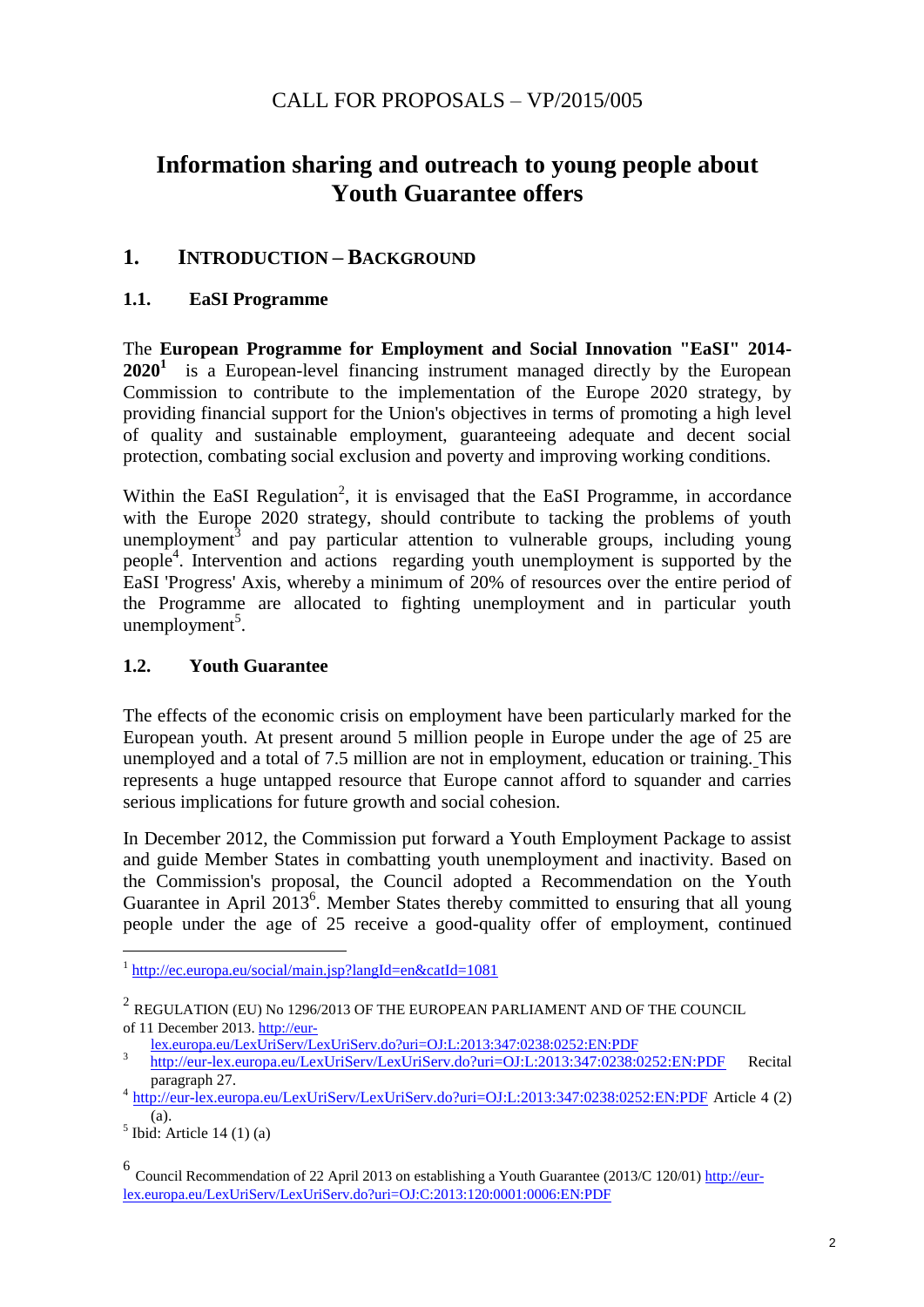education, an apprenticeship or a traineeship within a period of four months of becoming unemployed or leaving formal education.

All Member States have by now presented national Youth Guarantee Implementation Plans<sup>7</sup>. Many of them set out how the Youth Guarantee will be implemented (structural reforms and other initiatives), the respective roles of public authorities, youth organisations, social partners and other organisations, how it will be financed (including the use to be made of EU funds), how progress will be monitored/evaluated and the timetable.

Implementation is underway and the Youth Guarantee has already led to bold structural reforms. However, it should be accelerated and major challenges remain. The 2014 European Semester emphasised the need for strategic reforms to strengthen the capacity of public employment services, reform education and training systems, and deliver quality offers. Outreach to inactive young people has been considered a particular challenge, with 12 Member States receiving a Country-Specific Recommendations on this point. Moreover, the Youth Guarantee will not work without strong mobilization of all relevant players (including social partners, civil society and the private sector ).

# **1.3 Awareness-raising on the Youth Guarantee**

High awareness of the Youth Guarantee among young people is essential for a better outreach towards young people not registered with their respective national Youth Guarantee systems: it is a pre-condition for them to contact their relevant services and benefit from available offers.

As per the Council Recommendation on establishing a Youth Guarantee, the "*development of effective outreach strategies towards young people, including information and awareness campaigns with a view to catchment and registration with employment services, focusing on young vulnerable people facing multiple barriers (such as social exclusion, poverty or discrimination) and NEETs, and taking into consideration their diverse backgrounds (due in particular to poverty, disability, low educational attainment or ethnic minority/ migrant background)*", are important for the success of a Youth Guarantee scheme<sup>8</sup>. This is to be achieved in partnership with relevant provision and governance stakeholders<sup>9</sup>.

Moreover, the Council Recommendation on establishing a Youth Guarantee recommends that the European Commission supports information sharing and outreach activities with the setting-up of the Youth Guarantee across Member States.<sup>10</sup>

Current information dissemination efforts and activities include a dedicated Youth Guarantee section on the European Commission DG EMPL website<sup>11</sup>, containing

<sup>&</sup>lt;sup>7</sup> <http://ec.europa.eu/social/main.jsp?catId=1090&langId=en>

<sup>&</sup>lt;sup>8</sup> Council Recommendation of  $22^{nd}$  April 2013 on Establishing a Youth Guarantee, Recomendation 8. <http://eur-lex.europa.eu/LexUriServ/LexUriServ.do?uri=OJ:C:2013:120:0001:0006:EN:PDF>

 $9^9$  Council Recommendation of  $22^{nd}$  April 2013 on Establishing a Youth Guarantee, Recomendations 2-7. <http://eur-lex.europa.eu/LexUriServ/LexUriServ.do?uri=OJ:C:2013:120:0001:0006:EN:PDF>

<sup>&</sup>lt;sup>10</sup> Recommendation 7 addressed to the Commission, Council Recommendation of 22nd April 2013 on Establishing a Youth Guarantee

<sup>11</sup> <http://ec.europa.eu/social/main.jsp?catId=1079>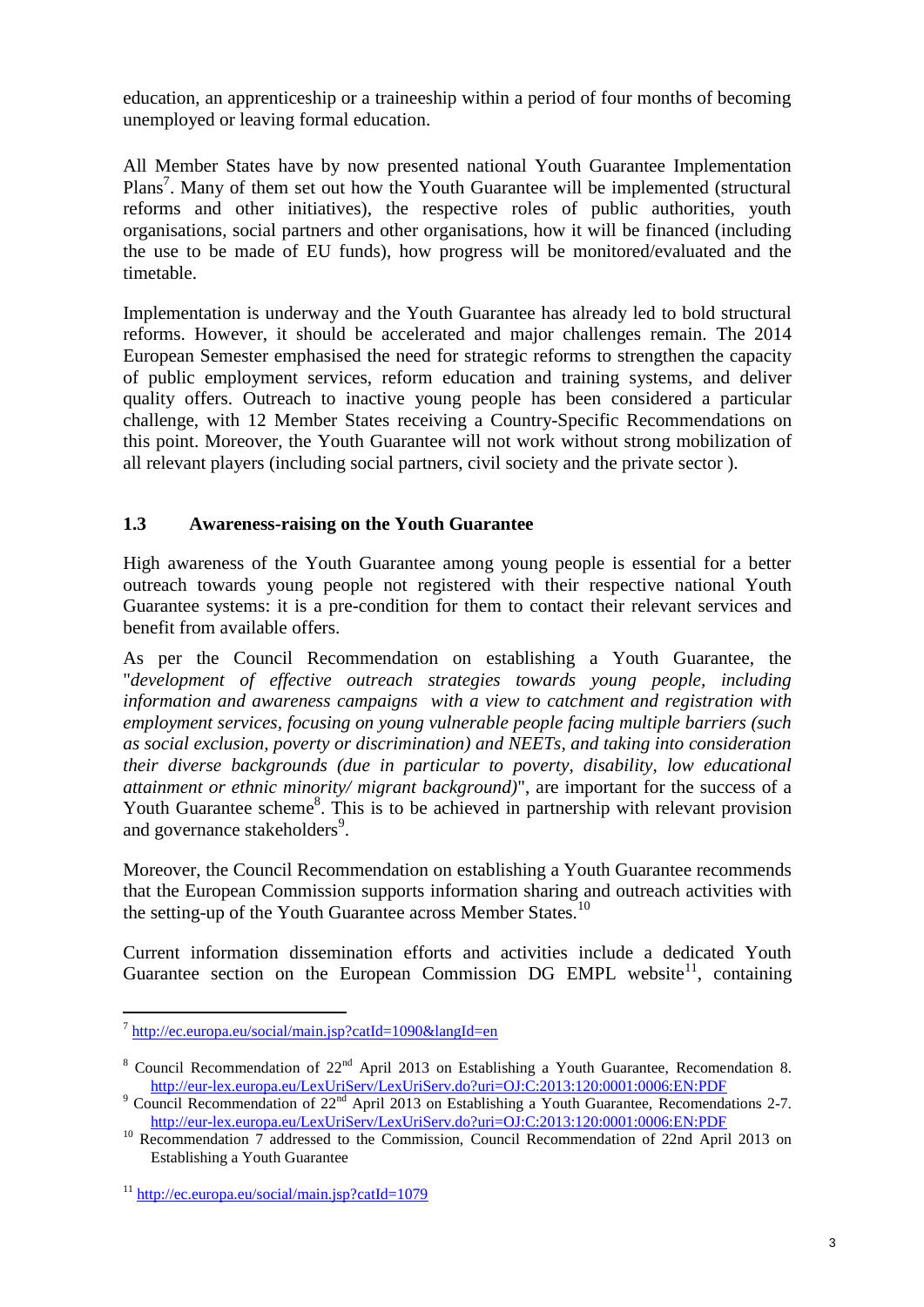published Youth Guarantee Implementation Plans, reports on the state-of-play of Youth Guarantee Implementation, information on 18 small scale pilot projects as well as promotional videos, and leaflets. In addition, there are several Member States who have launched information activities, dedicated websites, and videos promoting national policies and measures in line with the Youth Guarantee<sup>12</sup>. Furthermore, in autumn 2014, the European Commission launched, pilot information and awareness raising activities in partnership with national Youth Guarantee providers in four Member States. A toolkit including a visual concept has been developed in this context, which can be used in all EU Member States with a view to disseminating information and engaging youth with the Youth Guarantee. The final outcomes and results of these pilot projects are expected for summer 2015.

Nevertheless, thus far results and impact in terms of increased awareness of the Youth Guarantee in Member States remain uneven and synergies between communication about individual measures and the Youth Guarantee as a national policy could be further developed. A Flash Eurobarometer survey published in April  $2014<sup>13</sup>$  highlighted that the Youth Guarantee suffers from a lack of visibility among its core target audience. Almost eight in ten young people had not heard of the initiative, 17% had heard of it but were not familiar with the details. Only 4% had detailed knowledge of it. Awareness was highest in Finland, Sweden and Bulgaria, lowest in France, Estonia and Hungary.

#### **1.4 Complementarity with other Union Funding Instruments**

In addition to the national and EU level dissemination information sharing and outreach activities currently running regarding the Youth Guarantee, parallel Union co-funded activities are taking place to tackle youth unemployment using Union instruments and funds. Member States have a legal obligation to carry out communication and information activities in relation to the operational programmes launched with EU financial support, notably from the European Social Fund and the Youth Employment Initiative<sup>14</sup>, with a view to informing potential beneficiaries about funding opportunities in the context of these programmes<sup>15</sup>,

As such, activities complementary to and consistent with other EU action are possible and may be implemented jointly with other Union instruments. It should be ensured that activities carried out under the EaSI Programme are consistent with, and complementary

<sup>12</sup> The sites of 21 Member States can be accessed through[:http://ec.europa.eu/social/main.jsp?catId=1090&langId=en](http://ec.europa.eu/social/main.jsp?catId=1090&langId=en)  Some examples include: Italy:<http://www.garanziagiovani.gov.it/Media/Pagine/default.aspx> , Finland:<http://www.nuorisotakuu.fi/nuorisotakuu> Spain:<http://www.empleo.gob.es/es/garantiajuvenil/home.html> and Luxembourg:<http://www.jugendgarantie.lu/>

 $\overline{a}$ 

[lex.europa.eu/LexUriServ/LexUriServ.do?uri=OJ:L:2013:347:0320:0469:EN:PDF](http://eur-lex.europa.eu/LexUriServ/LexUriServ.do?uri=OJ:L:2013:347:0320:0469:EN:PDF) Articles 115 -116

<sup>&</sup>lt;sup>13</sup> [http://www.europarl.europa.eu/pdf/eurobarometre/2014/youth/eb\\_395\\_synthesis\\_youth\\_en.pdf,](http://www.europarl.europa.eu/pdf/eurobarometre/2014/youth/eb_395_synthesis_youth_en.pdf) see p. 16 for national results

<sup>&</sup>lt;sup>14</sup> REGULATION (EU) No 1303/2013 OF THE EUROPEAN PARLIAMENT AND OF THE COUNCIL of 17 December 2013 [http://eur-](http://eur-lex.europa.eu/LexUriServ/LexUriServ.do?uri=OJ:L:2013:347:0320:0469:EN:PDF)

<sup>&</sup>lt;sup>15</sup> As laid down in Art. 115-117 Regulation (EU) No. 1303/2013 and Article 20 Regulation (EU) No. 1304/2013.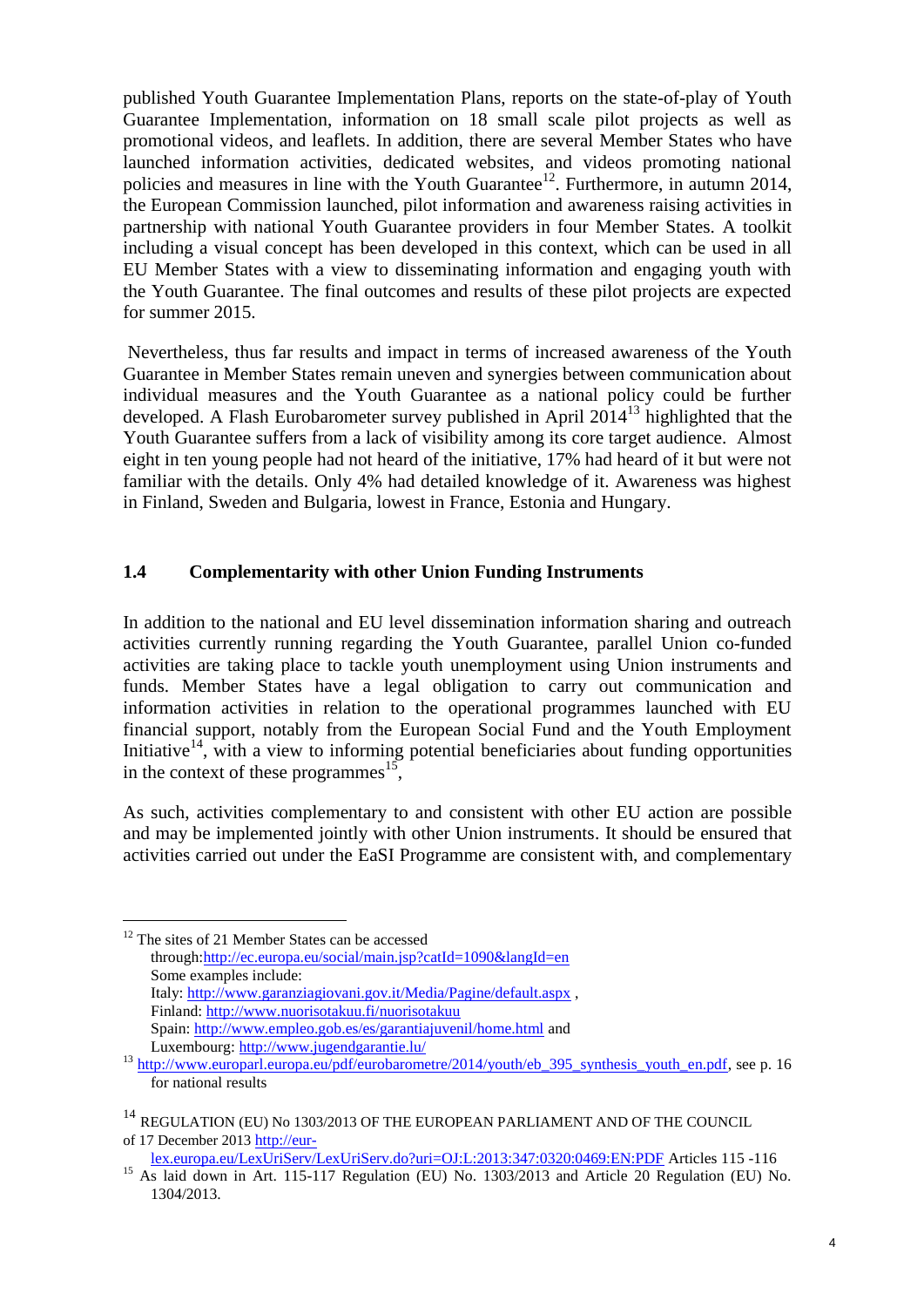to, other Union action such as the European Structural and Investment Funds<sup>16</sup>, in particular the ESF/YEI. The EaSI Regulation foresees close synergies being created between the EaSI Programme and other Union Programmes and Funds (in particular the ESF/YEI) with due diligence being taken to avoid the same eligible costs being double funded $17$ .

# **2. OBJECTIVES**

A priority of Commission President Juncker's Guidelines is a New Boost for Jobs, Growth and Investment, which necessitates the acceleration of the implementation of the Youth Guarantee Scheme. Coupled with this, one of the objectives of the EaSI PROGRESS axis is to facilitate effective and inclusive information-sharing, mutual learning and dialogue and as such this call for proposals has the overarching objective of removing obstacles to Youth Guarantee implementation, notably by outreach, information sharing and communication activities leading to both of the following specific objectives:

#### **1. To better inform/engage Youth Guarantee provision and governance Stakeholders by promoting two-way communication and cooperation mechanisms within a Member State and enhancing the role they can play.**

The relevant stakeholders in the public services, NGOs and civil society may include: employment services, career guidance providers, education and training institutions, youth support services and centres, social partners (employers and trades unions), national, regional, and local government, and youth organisations<sup>18</sup>.

### **2. To better inform young people about the Youth Guarantee, engage with and reach out to them, with the aim of bringing them into the Youth Guarantee service.**

The activities should ultimately lead to an increase in the number of young people aware of the Youth Guarantee and of those registered with relevant authorities (the national Youth Guarantee provider(s).

Each applicant organisation/ institution is requested to set their own measurable objectives and to develop awareness raising and communication activities for the Youth Guarantee accordingly in their constituent Member State, which are adapted to the country's circumstances and deemed necessary to remove the remaining specific obstacles to Youth Guarantee implementation. The experience gained from the activities supported under this call for proposals<sup>19</sup> will provide other Member States with various examples for raising awareness and of tackling challenges in Youth Guarantee implementation, with a view to creating good practices that could be replicated and adapted to their own Youth Guarantee schemes and feeding into communication on the Youth Guarantee at a European level.

l <sup>16</sup> As specified in the Common Strategic Framework lad down in regulation (EU) No 1303/2013 of the European Parliament and the Council

<sup>17</sup> <http://eur-lex.europa.eu/LexUriServ/LexUriServ.do?uri=OJ:L:2013:347:0238:0252:EN:PDF> Articles 6-7

<sup>&</sup>lt;sup>18</sup> Please see Council Recommendation on establishing a Youth Guarantee, Articles  $2 - 7$  on building up a Partnership based based approach. [http://eur](http://eur-lex.europa.eu/LexUriServ/LexUriServ.do?uri=OJ:C:2013:120:0001:0006:EN:PDF)[lex.europa.eu/LexUriServ/LexUriServ.do?uri=OJ:C:2013:120:0001:0006:EN:PDF](http://eur-lex.europa.eu/LexUriServ/LexUriServ.do?uri=OJ:C:2013:120:0001:0006:EN:PDF)

 $19$  For a non-exhaustive list of eligible activities, please see Section 6.3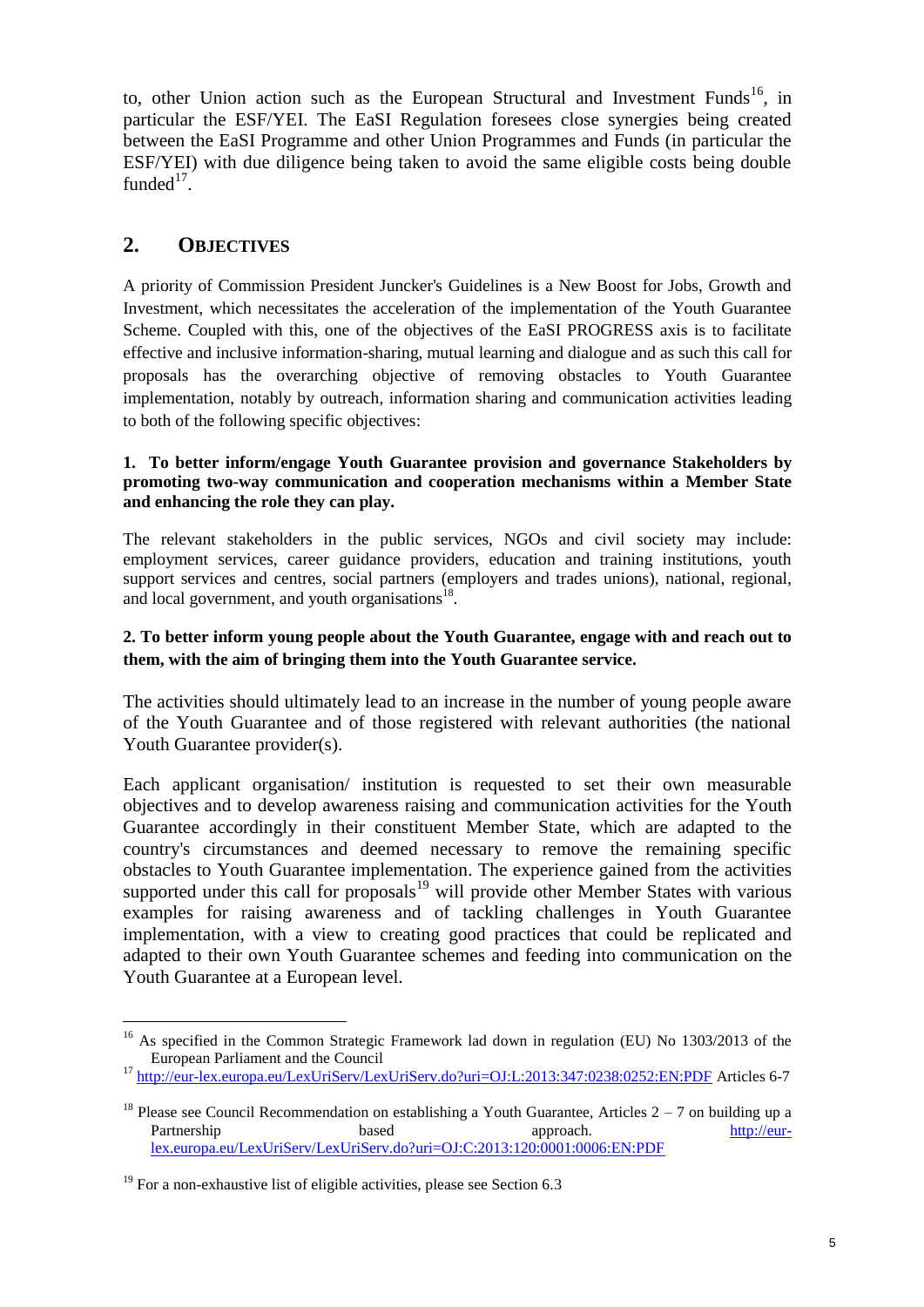As per Section 1.4, this action will also complement the support provided to implementing Youth Guarantee schemes through the European Social Fund and the Youth Employment Initiative, by assisting Member States to develop transversal awareness raising, dissemination and outreach strategies as part of coherent youth employment policies under the Council Recommendation on establishing a Youth Guarantee.

Further to the Youth Guarantee Recommendation, applicants can, when developing awareness raising activities, seek synergy with existing channels to reach young people, including the European Youth Portal (http://europa.eu/youth/en) and related social media (e.g. the "European Youth" Facebook profile).

The EaSI Programme shall, in all its axes and actions, aim to:

(a) pay particular attention to vulnerable groups, such as young people;

(b) promote equality between women and men,

(c) combat discrimination based on sex, racial or ethnic origin, religion or belief, disability, age or sexual orientation;

(d) promote a high-level of quality and sustainable employment, guarantee adequate and decent social protection, combat long-term unemployment and fight against poverty and social exclusion.

Hence, in designing, implementing and reporting on the activity, beneficiaries must address the issues noted above and will be required to provide detail, in the final activity report on the steps and achievements made towards addressing those aims.

|               | <b>Stages</b>                                                                        | Date and time or<br>indicative period                      |
|---------------|--------------------------------------------------------------------------------------|------------------------------------------------------------|
| a)            | Publication of the call                                                              | Beginning of May                                           |
| b)            | Deadline for submitting applications                                                 | 14/08/2015                                                 |
| $\mathbf{c})$ | Evaluation period                                                                    | Until end of October<br>2015                               |
| d)            | Information to applicants                                                            | November 2015                                              |
| e)            | Signature of grant agreement                                                         | December 2015                                              |
| f)            | Starting date of the action/work programme (as<br>stipulated in the grant agreement) | Within two months after<br>signature of grant<br>agreement |

# **3. TIMETABLE**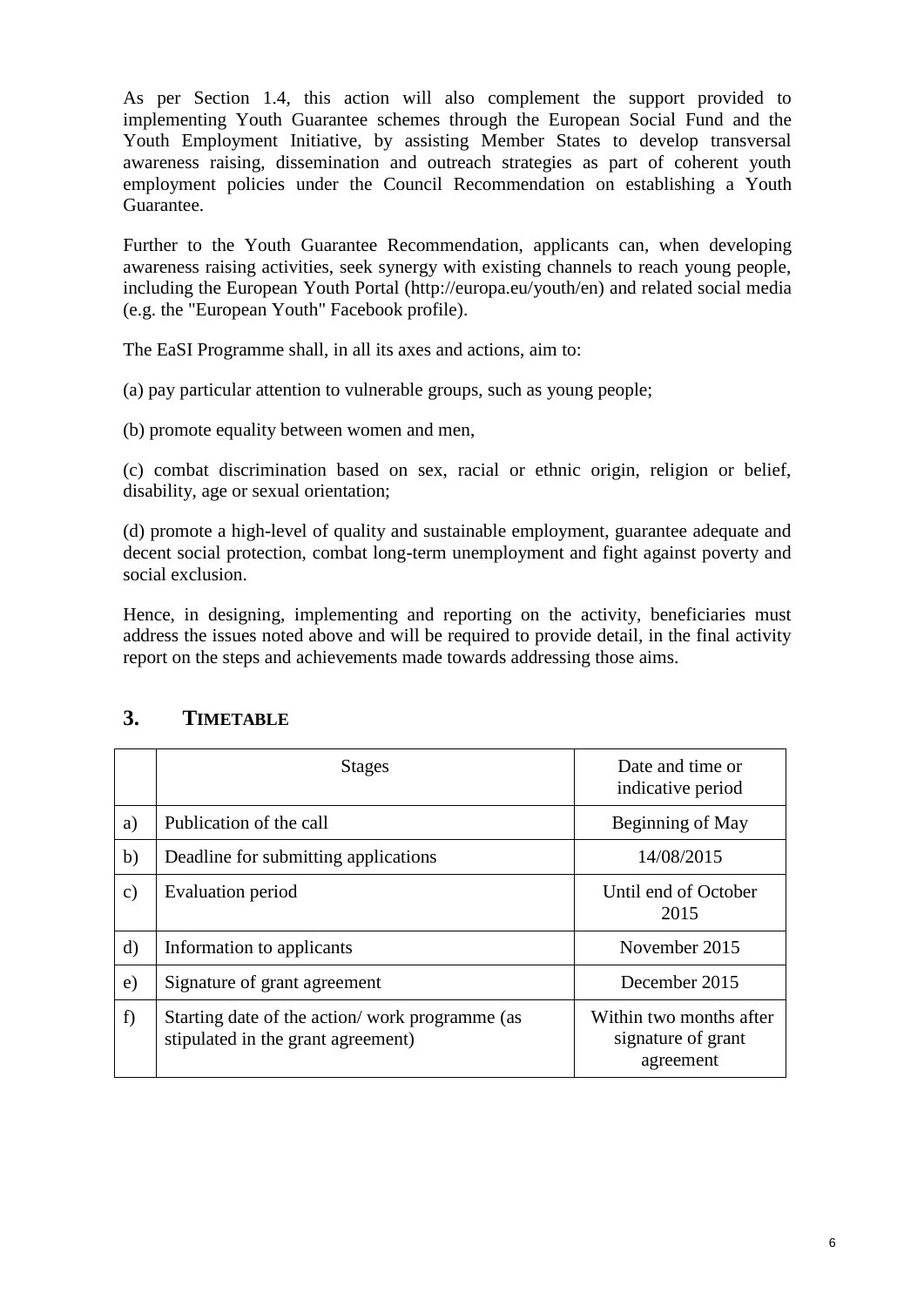# **4. BUDGET AVAILABLE**

The total European Union budget earmarked for the co-financing of activities is estimated at EUR 2,000,000.

Grants are expected to be in the range of EUR 400 000 per application selected. The Commission intends to fund approximately *five* proposals, with no more than one per Member State.

The requested EU contribution cannot exceed 80% of the total eligible costs of the action. The applicant must guarantee the co-financing in cash of the remaining 20% covered from sources other than from European Union funds. Contributions in kind are not accepted as co-financing.

The Commission reserves the right not to distribute all the funds available.

# **5. ADMISSIBILITY REQUIREMENTS**

- Applications must be sent no later than the deadline for submitting applications referred to in section 3.
- Applications must be submitted in writing (see section 10), using the application form and/or electronic submission system available at <https://webgate.ec.europa.eu/swim>

Applicants are encouraged to submit their project proposal in English to facilitate treatment of the proposals and speed up the evaluation process. It should be noted, however, that applications in all official languages of the EU will be accepted. If the proposal is in any other EU language, applicants must submit an executive summary of their proposal in English.

Failure to comply with those requirements will lead to the rejection of the application.

# **6. ELIGIBILITY CRITERIA**

# **6.1. Eligible applicants**

To be eligible, the lead or sole applicant must:

– be legal persons properly constituted and registered in one of the EU Member States.

– be the relevant public authority in charge of establishing and managing the national Youth Guarantee scheme, as already identified by the Member State pursuant to the Council Recommendation on Establishing a Youth Guarantee<sup>20</sup> or must be an entity (public, private<sup>21</sup>,

l <sup>20</sup> <http://ec.europa.eu/social/BlobServlet?docId=11490&langId=en>

 $21$  Any private entity, applicant or co-applicant will have to observe the "no profit rule" in respect to EU grants. An EU grant may not have the purpose or effect of producing a profit for the beneficiary. Profit is defined as a surplus of the receipts over the eligible costs incurred by the beneficiary, when the request is made for payment of the balance.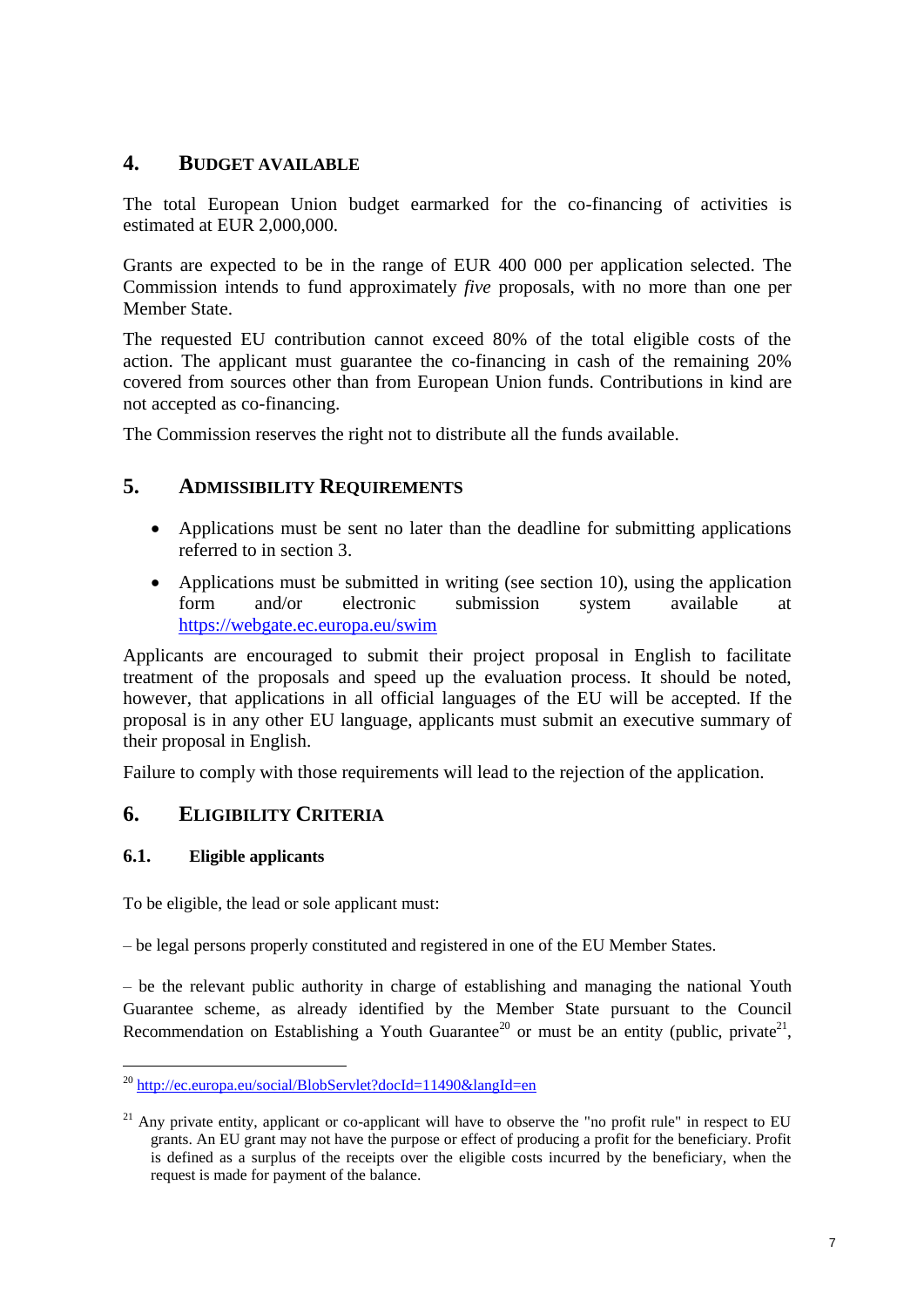not-for-profit or international organisation) clearly and demonstratively designated by the aforementioned public authority<sup>22</sup> to implement the activities included in the proposal.

Proposals may involve consortiums.

Any co-applicants must be:

- legal persons properly constituted and registered in one of the EU Member States or other EaSI-PROGRESS participating countries-23;
- a public, private, not-for profit or international organisation.

Lead applicants are invited to take into account the possibility of including co-applicants from non-EU EaSI-PROGRESS participating countries. Proposals should clearly describe the coapplicants contribution to the activities planned and their added value.

Legal entities having a legal or capital link with applicants, which is neither limited to the action nor established for the sole purpose of its implementation, may take part in the action as affiliated entities, and may declare eligible costs as specified in section 4.2 of the Financial Guidelines for Applicants (Annex I).

For that purpose, applicants shall identify such affiliated entities in the application form.

In order to assess the applicants' and co-applicants' eligibility, the supporting documents related to their legal status indicated in Annex II and, in the case of consortia a letter of commitment and a mandate are requested.

# **6.2. Eligible Proposals**

To be eligible for funding under this call, project proposals must:

– comply with the European Union's rules for co-financing and guarantee a cash cofinancing of at least 20% of the total eligible costs;

Project proposals, which do not comply with the above criteria, are not eligible and will be rejected.

# **6.3 Types of activities eligible under this call for proposals:**

- A core eligible activity by the lead/sole applicant is the strategy design and monitoring of the dissemination, information sharing and outreach activities.

- Dissemination, information sharing and outreach activities (inter alia):

l  $^{22}$  Upon submission of a letter to that effect. Please see Annex II.

<sup>&</sup>lt;sup>23</sup> - EU Member States.

<sup>-</sup> Iceland and Norway in accordance with the EEA Agreement

<sup>-</sup> Albania, former Yugoslav Republic of Macedonia, Montenegro, Serbia and Turkey. Other Candidate and potential candidate countries, would also participate in accordance with the general principles and the general terms and conditions laid down in the Framework Agreements concluded with them on their participation in Union programmes from 2015. However it is not yet confirmed, therefore applicants and co-applicants from those countries should check with the secretariat of the call (*[empl-vp-2015-](mailto:empl-vp-2015-005@ec.europa.eu) [005@ec.europa.eu](mailto:empl-vp-2015-005@ec.europa.eu)*) regarding their eligibility.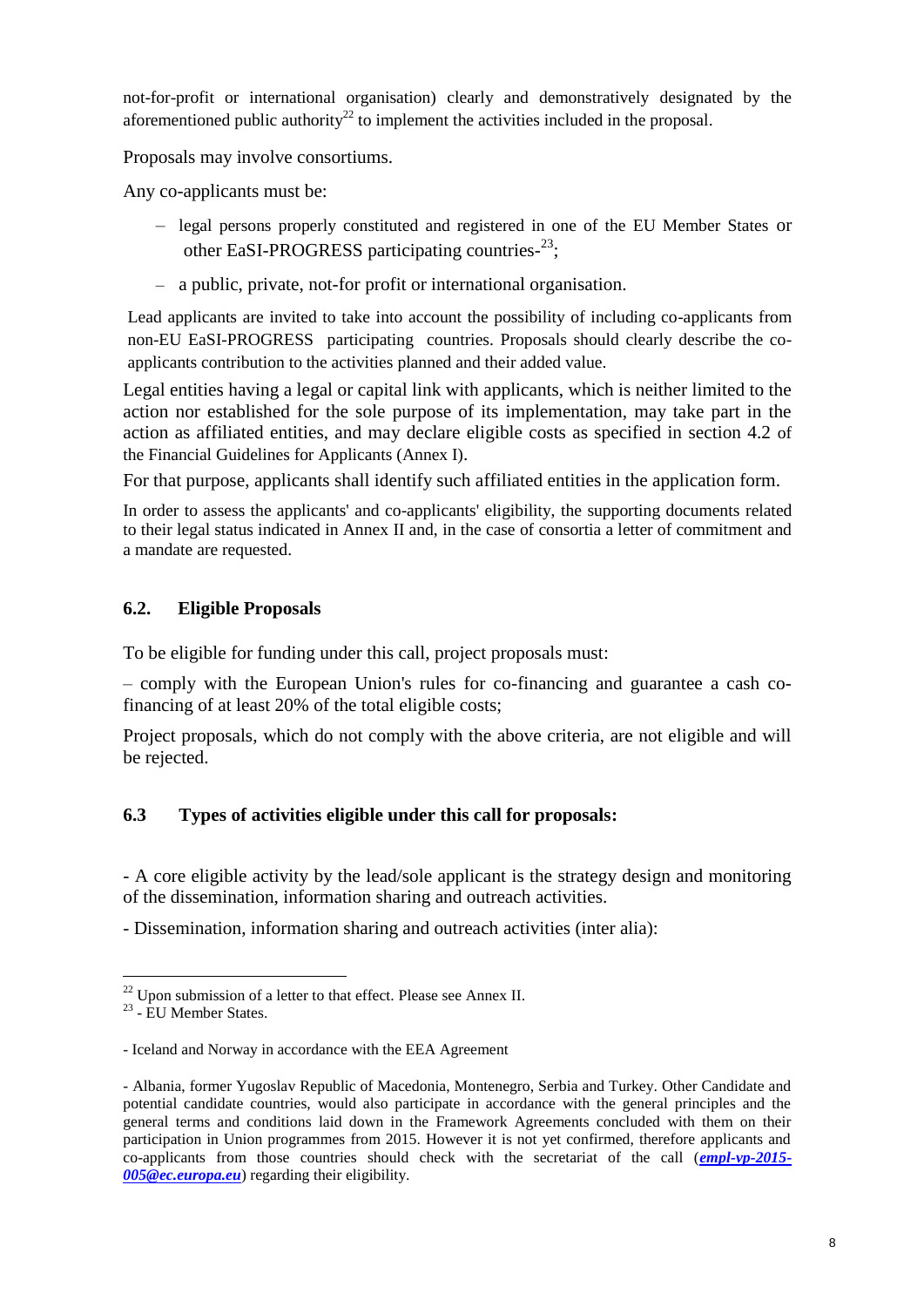- o development and maintenance of a devoted national Youth Guarantee online platform (for example a website or a part of existing website), which provides regular updates on the state of play of Youth Guarantee implementation in the country, and especially where young people can find out about the opportunities available to them under the scheme (what, how, when) and where they can register. Each applicant whose Member State has not yet set up such an online platform/website should include this activity in the proposal.
- o The identification, documentation and dissemination of at least 5 case studies/ testimonials highlighting a success story of a person who has benefited from the YG programme, ideally covering the different types of quality offers (education, traineeship, apprenticeship and job opportunities). Each applicant whose Member State does not yet have such case studies/ testimonials at their disposal should include this activity in the proposal.
- o development and use of existing national 'own media' portals;
- o social media communication;
- o advertising and ambient media;
- o press and media relations;
- o distribution of information and materials via existing networks in touch with young people, such as the Eurodesk<sup>24</sup> network of multipliers;
- o peer-to-peer outreach (involving young people e.g. as youth ambassadors);
- o events, street outreach and visits and activities in youth centres.

- actions aiming at the creation and improving of networks, two-way communication, cooperation mechanisms and exchange of good practices among Youth Guarantee provision and governance stakeholders<sup>25</sup>

- conferences, seminars;

- training activities.

l

#### **6.4 Implementation period:**

Activities should commence within 2 months after the signature of the grant agreement. An indicative duration of projects should be 6 months to 18 months.

Applications for projects scheduled to run for a longer period than 18 months will not be accepted.

<sup>24</sup> <http://www.eurodesk.org/edesk/Contact.do>

 $\frac{25}{25}$  See Section 2. Objective 1 for list of potential provision and governance stakeholders.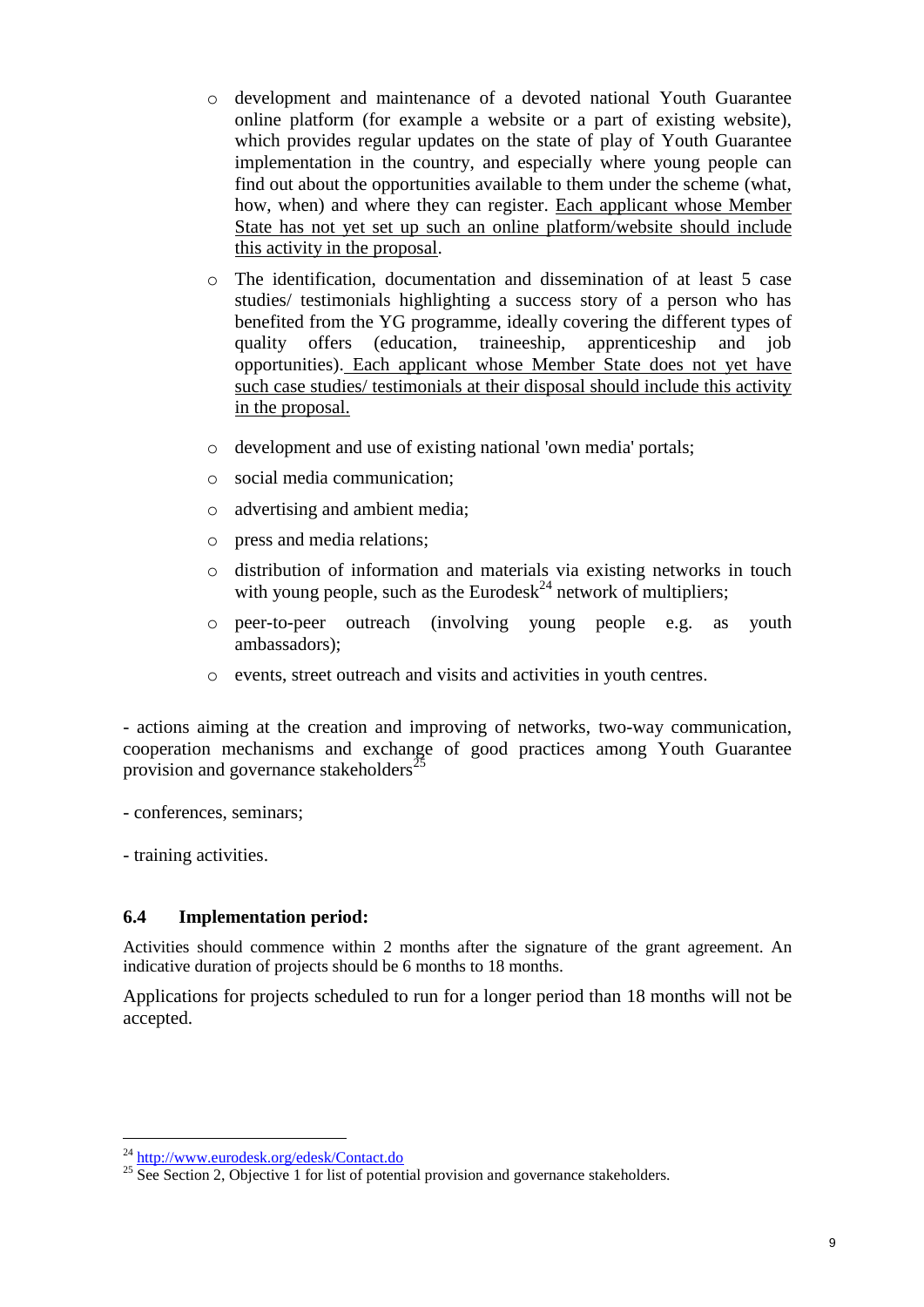# **7. EXCLUSION CRITERIA**

### **7.1. Exclusion from participation:**

Applicants will be excluded from participating in the call for proposals procedure if they are in any of the following situations:

- (a) they are bankrupt or being wound up, are having their affairs administered by the courts, have entered into an arrangement with creditors, have suspended business activities, are the subject of proceedings concerning those matters, or are in any analogous situation arising from a similar procedure provided for in national legislation or regulations;
- (b) they or persons having powers of representation, decision making or control over them have been convicted of an offence concerning their professional conduct by a judgment of a competent authority of a Member State which has the force of res judicata;
- (c) they have been guilty of grave professional misconduct proven by any means which the contracting authority can justify including by decisions of the EIB and international organisations;
- (d) they are not in compliance with their obligations relating to the payment of social security contributions or the payment of taxes in accordance with the legal provisions of the country in which they are established or with those of the country of the RAO or those of the country where the grant agreement is to be performed;
- (e) they or persons having powers of representation, decision making or control over them have been the subject of a judgment which has the force of res judicata for fraud, corruption, involvement in a criminal organisation, money laundering or any other illegal activity, where such an illegal activity is detrimental to the Union's financial interests;
- (f) they are currently subject to an administrative penalty referred to in Article 109(1).

# **7.2. Exclusion from award:**

Applicants will not be granted financial assistance if, in the course of the grant award procedure, they:

- (a) are subject to a conflict of interest;
- (b) are guilty of misrepresentation in supplying the information required by the Commission as a condition of participation in the grant award procedure or fail to supply this information;
- (c) find themselves in one of the situations of exclusion, referred to in section 7.1.

The same exclusion criteria apply to affiliated entities.

Administrative and financial penalties may be imposed on applicants, or affiliated entities where applicable, who are guilty of misrepresentation.

# **7.3. Supporting documents**

Applicants must sign a declaration on their honour certifying that they are not in one of the situations referred to above, filling in the relevant form attached to the application form accompanying the call for proposals (see Annex II).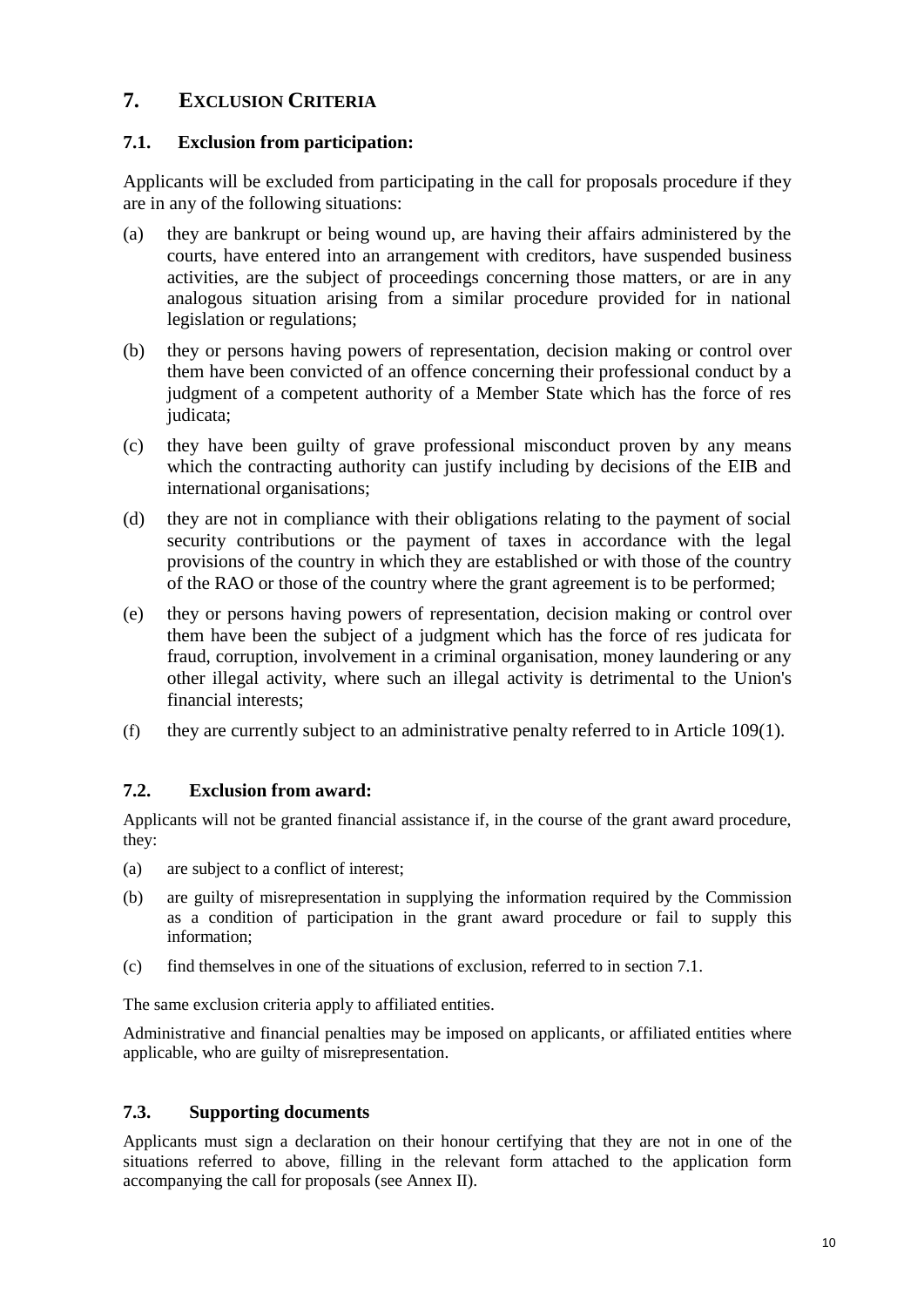# **8. SELECTION CRITERIA**

Only organisations/institutions with the necessary financial and operational capacity may be awarded a grant.

## **8.1. Financial capacity**

Lead and co-applicants must demonstrate that they have the financial capacity to carry out the action: each lead and co-applicant must have access to solid and adequate funding to maintain its activities for the period of the action and to help finance it as necessary.

The financial capacity of each lead and co-applicant will be assessed on the basis of the following supporting documents to be submitted with the application:

– declaration on their honour (includes declaration on financial capacity to carry out the activities) ;

– annual balance sheets and profit and loss accounts available from the last financial year, for which the accounts have been closed:

- profit and loss accounts and balance sheet summary using the template provided in SWIM and signed by the legal representative.

The verification of financial capacity will not apply to public bodies or international organisations.

Grants for an action  $>$  EUR 750 000, in addition:

- **an audit report** produced by an approved external auditor certifying the accounts for the last financial year available.
	- In the case of an application grouping several applicants (consortium), the above thresholds apply by applicants.

#### **8.2. Operational capacity**

The lead and co-applicant organisation/institution must have the operational resources (technical,

management) and the professional skills and qualifications needed to successfully complete the proposed action, as well as the ability to implement it. The lead and coapplicants must have a strong track record of competence and experience in the field and in particular in the type of action proposed.

The operational capacity of the lead and co-applicants will be assessed on the basis of the following supporting documents:

– A list of the main projects carried out in the last three years relating to the objective of the call, and in particular in the fields of information dissemination, awareness raising and the creation of effective cooperation mechanisms. In the case of work done for the European Commission, applicant organisations/institutions must also indicate the reference number of the contract and the department for which the contract was performed;

– The CVs of the proposed project manager/co-ordinator and the persons who will, perform the main tasks, showing all their professional experience;

Project proposals, which do not comply with the above selection criteria, will be rejected.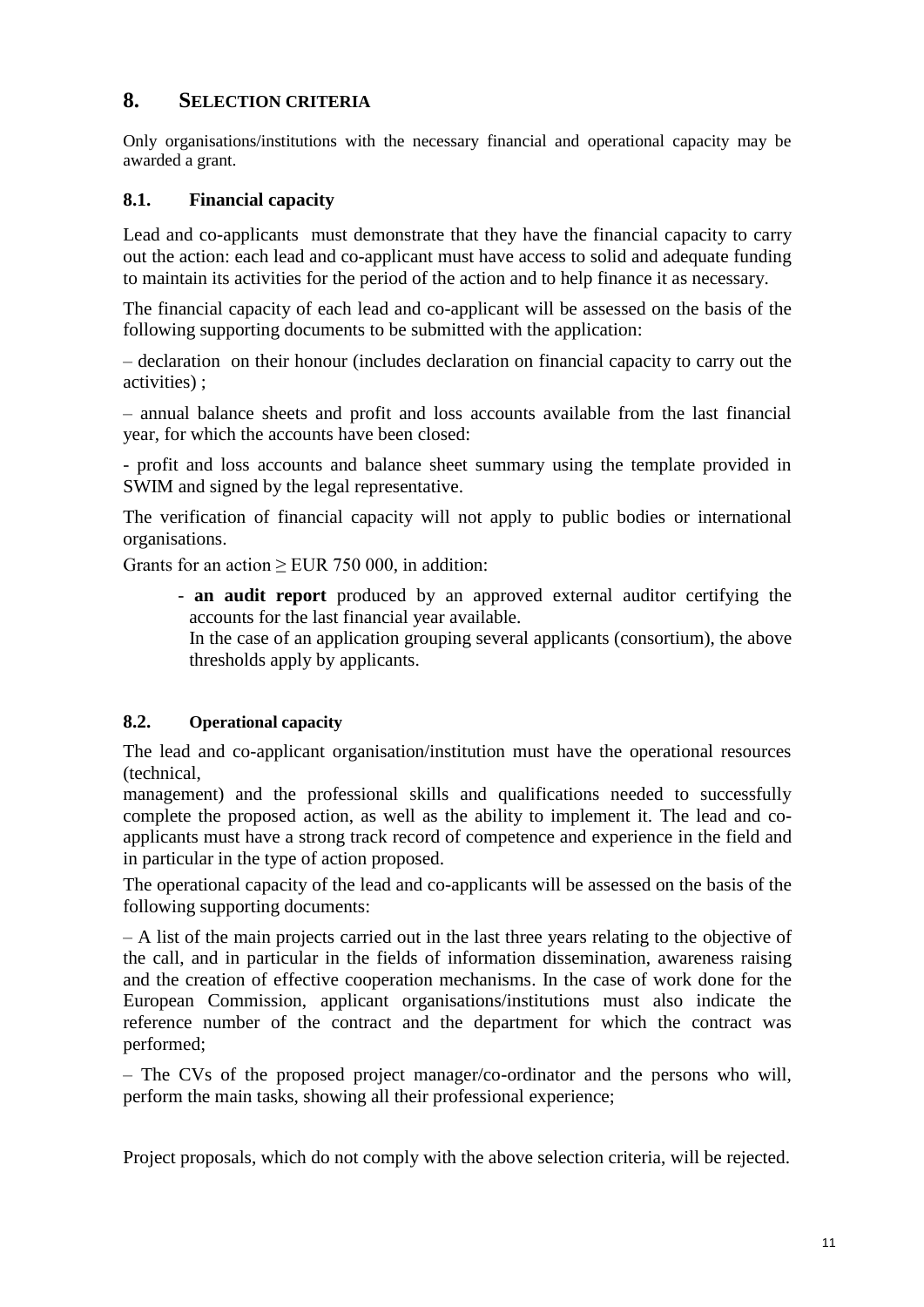# **9. AWARD CRITERIA**

Proposals which fulfil the eligibility and selection criteria indicated above will be assessed according to the following award criteria:

# **i. Relevance Criteria** (35 points)

1. The extent to which the proposed action meets the objectives of the call;

2. The extent to which there is a clear and well-supported diagnosis of the issues addressed in the proposal and the approach suggested to address these issues;

3. Quality and efficiency of the strategy for dissemination of information by the lead and co-applicants to all relevant stakeholders and target groups.

# **ii. Quality Criteria** (20 points)

1. The clarity, consistency and feasibility of the proposed work plan, including timetable and methodology, and in particular its capacity to achieve the planned objectives through well-identified and well-planned activities with clear and attainable time-lines and key performance indicators (**KPIs**).

2. Proposed monitoring and evaluation of the planned activities, including quality assurance plan;

3. The overall quality, clarity, consistency and comprehensiveness of the estimated budget proposal.

# **iii. Cost/ Efficiency Criteria** (20 points)

1. The degree to which the level of output and impact of the project is proportional to the amount of the requested grant.

# **iv. Added-Value Criteria** (25 points)

1. The counterfactual benefit of a Youth Guarantee awareness campaign and communication activities in light of similar previous or existing campaigns.

2. Filling in the 'gaps' in communication and awareness outreach done so far by proposed actions/activities.

3. Collaboration with the European Commission and its established networks (such as Europe Direct).

Applications with a score below 50% for award criteria i, ii, iii or iv will not be considered for award.

Proposals that score below 70% of the total maximum possible mark will be rejected.

Taking into account the budget available for this call for proposals, the eligible project proposals with the highest evaluation scores will be selected for the award of a grant, with due consideration to the Commission's intention to support a maximum of one proposal per Member State.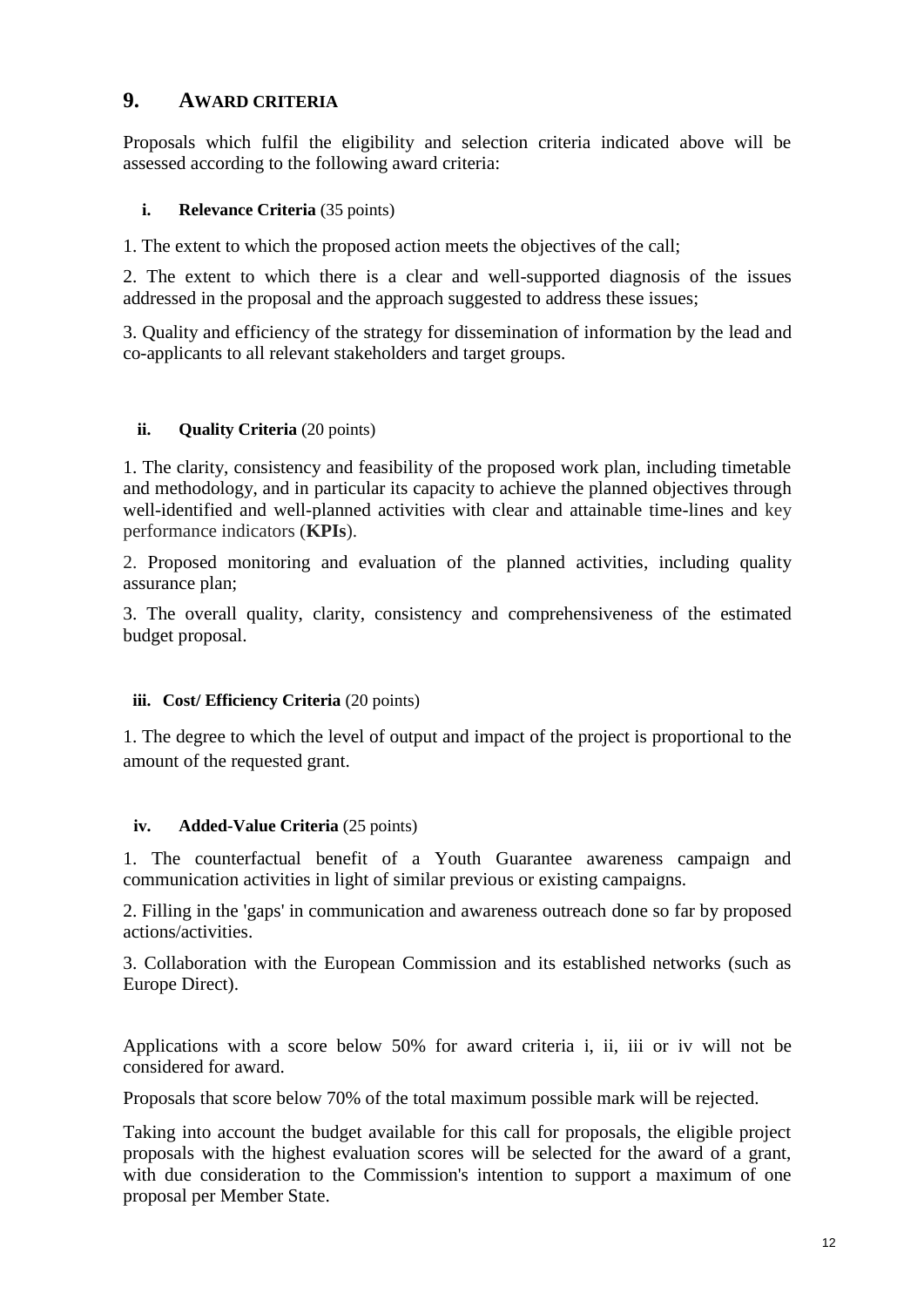# **10. PROCEDURE FOR THE SUBMISSION OF PROPOSALS**

Proposals must be submitted in accordance with the formal requirements and by the deadline set out under section 3.

No modification to the application is allowed once the deadline for submission has elapsed. However, if there is a need to clarify certain aspects or for the correction of clerical mistakes, the Commission may contact the applicant for this purpose during the evaluation process.

The information contained in the present call document together with the Financial Guidelines for Applicants provides all the information you require to submit an application. Please read it carefully before doing so, paying particular attention to the priorities of the present call.

The compulsory on-line grant application form (SWIM) as well as the other requested forms can be found at the following Internet address:

#### <https://webgate.ec.europa.eu/swim>

Applicants will be informed in writing about the results of the selection process.

#### **Electronic submission**

The Internet Web application called "SWIM" (Subventions Web Input Module) allows applicants/beneficiaries to introduce, edit, validate, submit and print grant applications, as well as requests for payments and modifications of the budget estimate. SWIM can be accessed in the following web address<sup>26</sup>:<https://webgate.ec.europa.eu/swim>

The electronic application in the online application SWIM must be "valid". Invalid electronic applications are automatically excluded from further evaluation. In order to validate the application, click on the "send" button. This step is irreversible and must be carried out before the deadline. For further information regarding SWIM and electronic submission, please consult the Financial Guidelines for Applicants (Annex I).

#### **AND**

 $\overline{a}$ 

# **Submission on paper**

Application not submitted online as well as by registered mail or hand delivery by the deadline indicated in section 3 ("Timetable") will not be considered by the Evaluation Committee.

Please make sure that the full set of the application form and all accompanying documents are sent by post by the deadline. The absence of any of the documents mentioned in the Annex II may invalidate the application. The applicant's attention is

 $26$  For more technical details on using SWIM, a user's manual is available on-line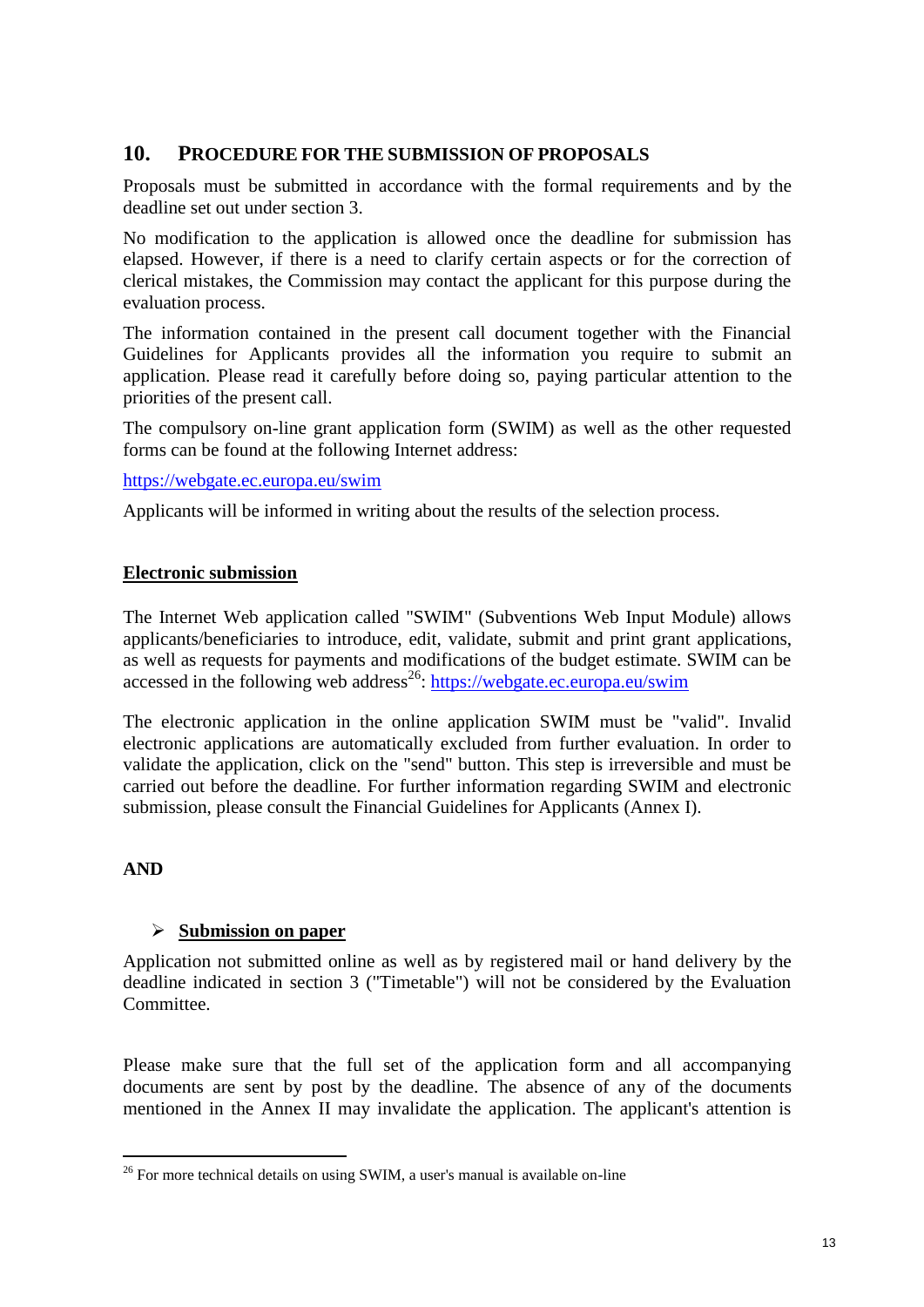also drawn to the fact that incomplete, unsigned or hand-written forms will not be taken into consideration.

Applications sent by fax or e-mail will not be accepted. Additional documents sent by post, by fax or by electronic mail after the deadlines mentioned above will not be considered for evaluation unless requested by the European Commission.

Applications shall be submitted on the correct form, duly completed, dated, showing a balanced budget (revenue/expenditure), submitted in *2* copies (one original clearly identified as such, plus *1* copy), and signed by the person authorised to enter into legally binding commitments on behalf of the applicant organisation.

Where applicable, all additional information considered necessary by the applicant can be included on separate sheets.

Applications must be sent to the following address:



- Please send your application **by registered mail or express courier service only** and keep proof of the date of sending (the date of the post office stamp or express courier receipt will be considered as proof of the date of sending). Please submit your application by 24:00 UTC +1 on the 14/08/2015.

- Hand-delivered applications must be received by the European Commission at the latest on the last day for submission. The **only address for hand delivery** of documents to the European Commission is:

# **Avenue du Bourget n° 1, B-1140 Evere, Belgium**<sup>27</sup>

(although in any case, the package must be labelled with the DG EMPL address above). Proof of delivery is a signed receipt from the Commission's Archives Service stamped with the date of the last day for submission or earlier (on the  $14/08/2015$ ).

When sending the hard copy, applicants are requested to number the accompanying documents to be submitted with the application according to the sequence in the checklist

 $\overline{a}$ <sup>27</sup> [http://ec.europa.eu/contact/mailing\\_en.htm](http://ec.europa.eu/contact/mailing_en.htm)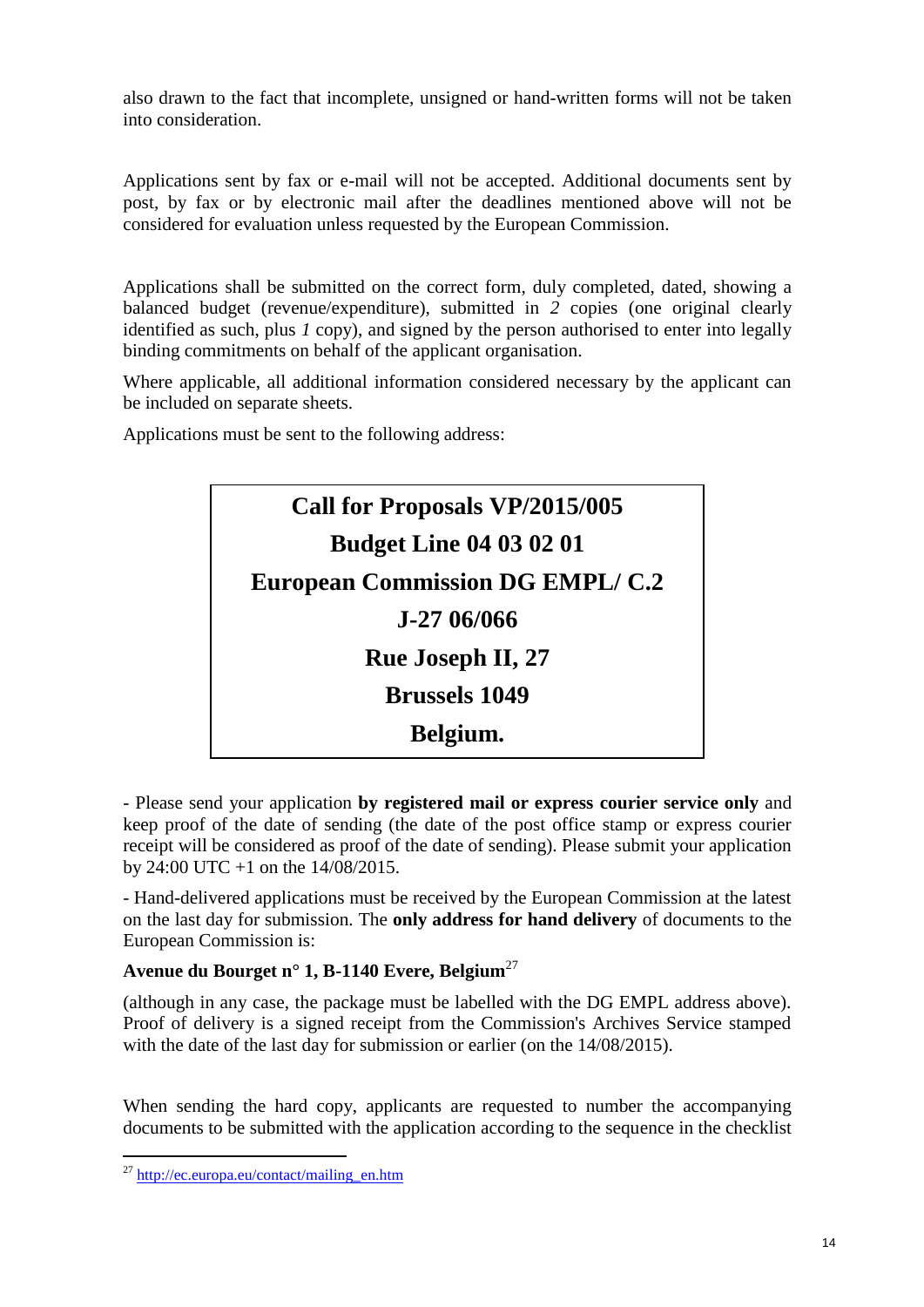in Annex II. Documents should be printed double-sided, if possible. Only two-hole folders should be used. The dossier should not be bound or glued. The reference of the call for proposals must be indicated on the envelope.

# **11. CONTACT AND PRACTICAL PROCEDURES**

Contacts between the contracting authority and potential applicants can only take place in certain circumstances and under the following conditions:

Before the final date for submission of proposals, at the request of the applicant, the Commission may provide additional information solely for the purpose of clarifying the nature of the call.

#### **Any requests for additional information must be made by e-mail only to empl-vp-2015-005@ec.europa.eu , indicating the reference VP/2015/005**

To ensure a more rapid reply, it would be helpful if the requests for additional information are sent in English.

**Our contact points are: - E-mail:** *empl-vp-2015-005@ec.europa.eu* **- E-mail: empl-swim-support@ec.europa.eu (for technical problems)**

Questions may be sent to the above address no later than 10 days before the deadline for the submission of proposals. The Contracting Authority has no obligation to provide clarifications to questions received after this date. Replies will be given no later than 5 days before the deadline for submission of proposals. No individual replies to questions will be sent but all questions together with the answers and other important notices in the course of the evaluation procedure, will be published on the Europa website: <http://ec.europa.eu/social/main.jsp?catId=629&langId=en> .

It is therefore advisable to consult the abovementioned website regularly in order to be informed of the questions and answers.

In the interest of equal treatment of applicants, the Commission cannot give a prior opinion on the eligibility of an applicant or an action or on the outcome of the call before the official publication of results.

The Commission may, on its own initiative, inform interested parties of any error, inaccuracy, omission or other clerical error in the text of the call for proposals.

#### **Rejected applications**

Unsuccessful applicants will receive a letter stating the reasons for refusal.

#### **Selected applications**

Successful applicants will receive two original copies of the grant agreement for acceptance and signature. Both these copies must be sent back to the Commission, which will then return one to the applicant once it has been signed by both parties.

The work programme and the budget annexed to the grant agreement sent for signature to the successful applicant may differ from the proposal as submitted by the applicant. Therefore the applicant should carefully read the whole agreement, and the work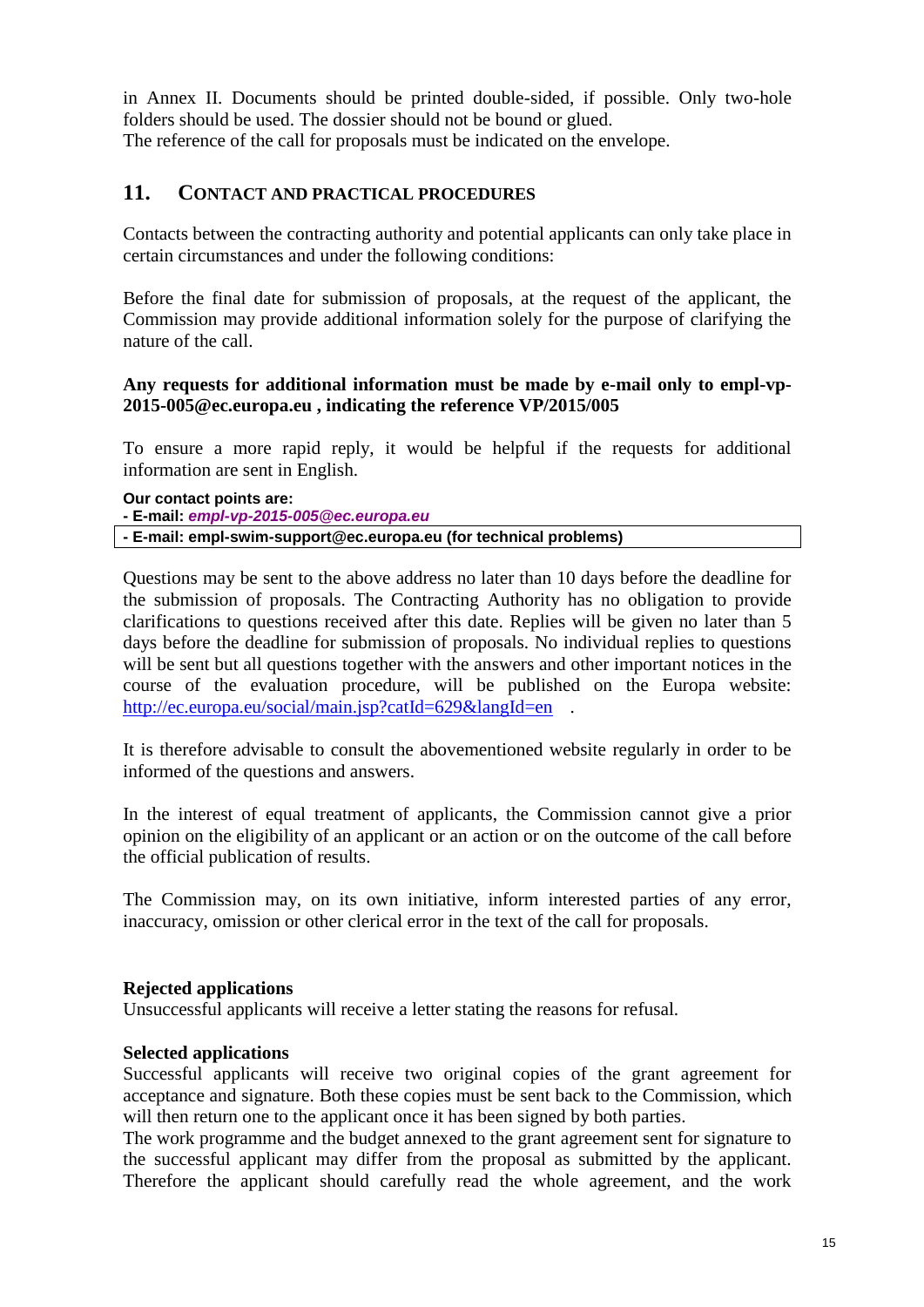programme and budget sections in particular, before signing and returning the copies to the Commission.

#### **Participation of the Commission in project events**

Following the award of a grant, if the successful applicant would like the Commission to participate in any project events, the applicant must take immediate contact (in any case, at least 2 months before the event) with the Commission official responsible for following the action (named in the letter accompanying the grant agreement). The successful applicant should therefore not finalise the programming of such events without the Commission's prior approval and confirmation of its participation.

The Commission's acceptance of the grant application does not prejudge its decision on whether to attend an event included in the work programme. Such a decision is always subject to a separate examination of the event programme and prior agreement on the dates and practicalities. In this context it should be noted that the probability of Commission officials participating in project events will be higher if the latter take place in Brussels.

# **12. SOURCES OF FUNDING**

In order to achieve a wider dissemination of project results, the elements concerning, inter alia, the project description, results and methodology, provided by the beneficiary in the "executive summary" part of the final report, may be published on the European Commission's website.

Beneficiaries must acknowledge in writing that the project has been supported by the European Union Programme for Employment and Social Innovation ("EaSI") 2014-2020. In practice, all products (publications, brochures, press releases, videos, CDs, posters and banners, and especially those associated with conferences, seminars and information campaigns) must state the following:

*This (publication, conference, video, xxx) has received financial support from the European Union Programme for Employment and Social Innovation "EaSI" (2014- 2020). For further information please consult:<http://ec.europa.eu/social/easi>*

The European emblem must appear on every publication or other material produced. Please see:

[http://ec.europa.eu/dgs/communication/services/visual\\_identity/pdf/use-emblem\\_en.pdf](http://ec.europa.eu/dgs/communication/services/visual_identity/pdf/use-emblem_en.pdf)

Every publication must include the following:

*The information contained in this publication does not necessarily reflect the official position of the European Commission.*

# **13. MONITORING**

The Commission, with the support of an external contractor, will monitor regularly the EaSI Programme. Therefore, beneficiaries will have to transmit qualitative and quantitative monitoring data on the results of the activities. These will include the extent to which the principles of equality between women and men has been applied, as well as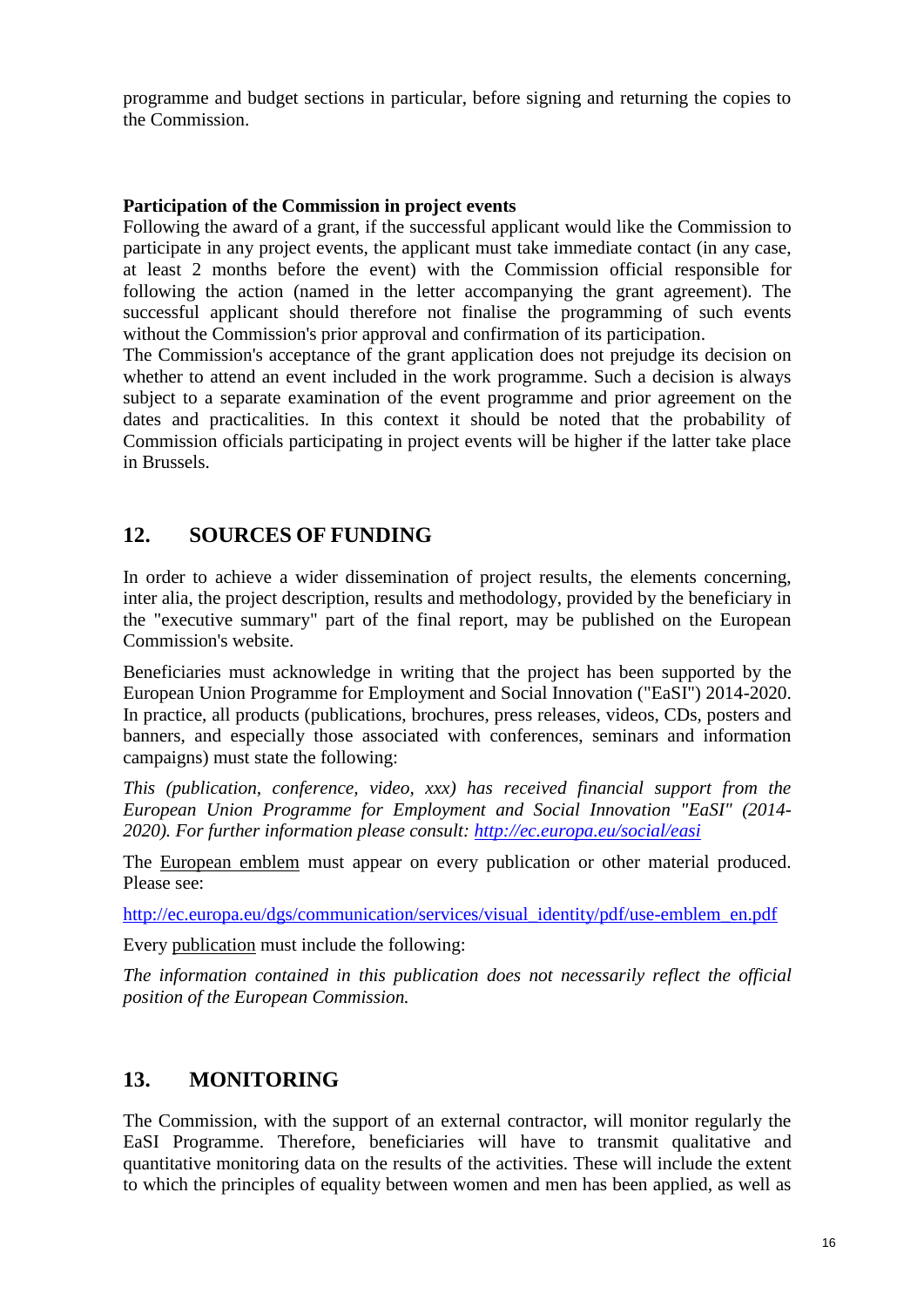how anti-discrimination considerations, including accessibility issues, have been addressed through the activities. Related templates are attached or will be provided.

In setting up the action, beneficiaries must foresee the necessary funding for monitoring and reporting to the Commission.

Annexes to the Call document:

- Financial Guidelines for Applications
- Checklist of documents to be provided
- Model grant agreement (PDF)
- EaSI Final technical report template (PDF)
- Model for Tender Specifications for sub-contracting expertise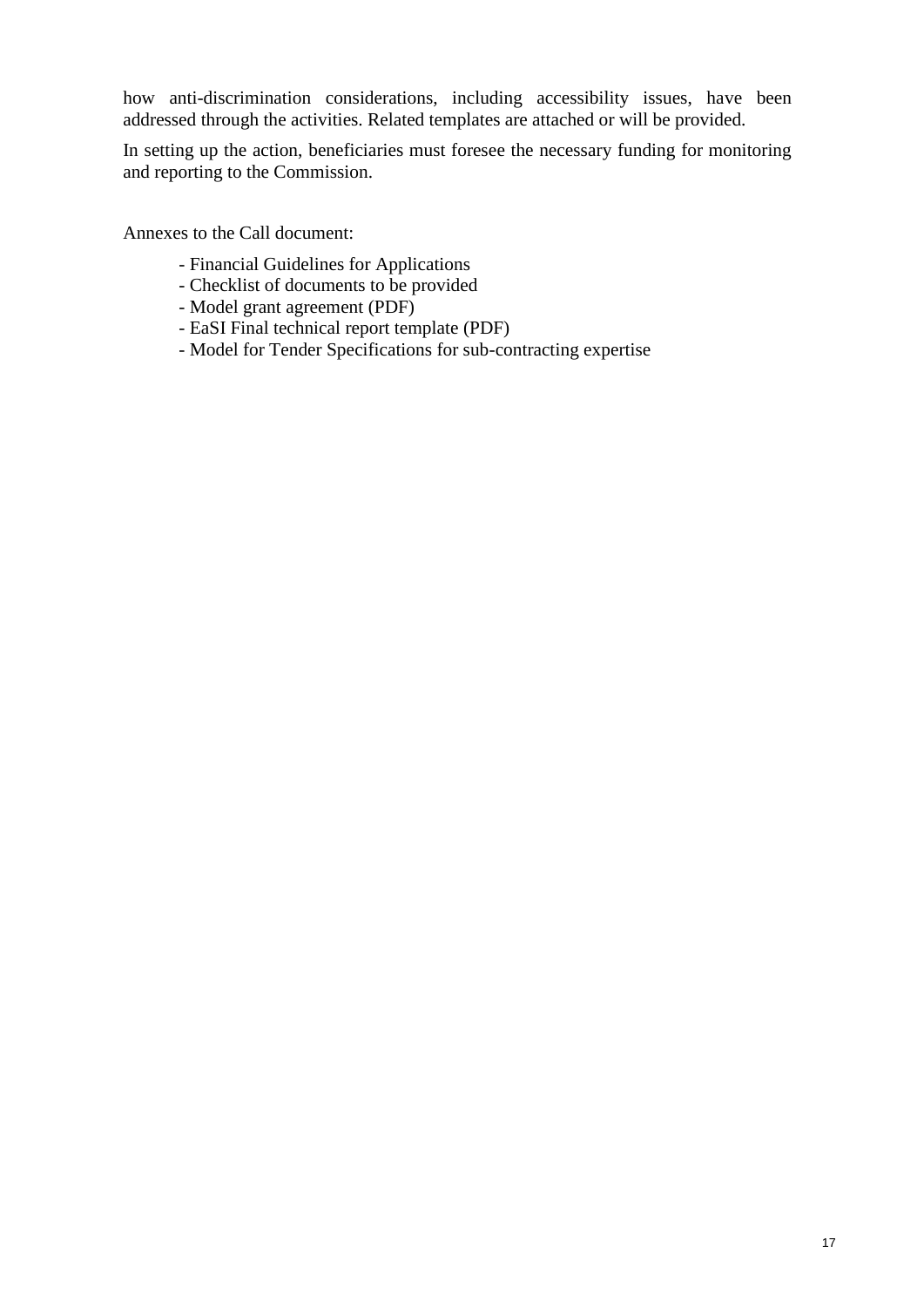# **Annex I**

Financial Guidelines for Applicants:

[http://ec.europa.eu/social/main.jsp?langId=en&catId=629&callId=435&furtherCa](http://ec.europa.eu/social/main.jsp?langId=en&catId=629&callId=435&furtherCalls=yes) [lls=yes](http://ec.europa.eu/social/main.jsp?langId=en&catId=629&callId=435&furtherCalls=yes)

**The Financial Guidelines for Applicants** provide more detailed information for the applicants, especially as regards guidelines for presenting the proposal's provisional budget along with the rules governing which categories of expenditure are eligible and which are not.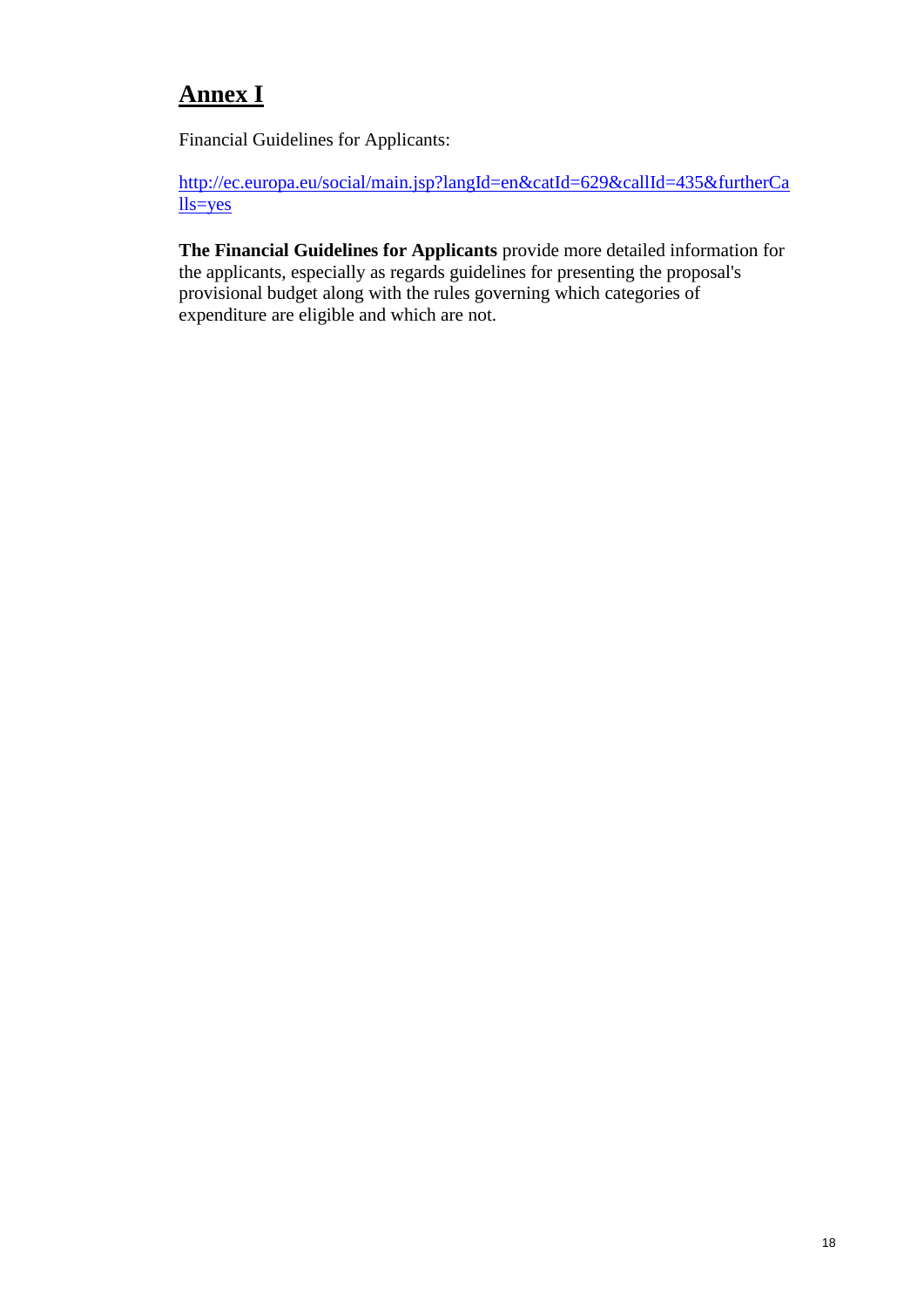# **Annex II- Required Documents**

This table includes the documents that must be provided for the application to be eligible and where originals are required. We strongly recommend using the table as a checklist in order to verify compliance with all requirements. **Notes:** highlighted documents do not need to be provided by public entities or international organisations. Documents marked with  $*$  are obligatorily to be attached online in SWIM as well.

|     |                                                           |                                                                                                                                                                                                                                                                                                       | The document must be provided by<br>each |              |                      |                                         |                      |           |
|-----|-----------------------------------------------------------|-------------------------------------------------------------------------------------------------------------------------------------------------------------------------------------------------------------------------------------------------------------------------------------------------------|------------------------------------------|--------------|----------------------|-----------------------------------------|----------------------|-----------|
| No. | Document                                                  | Specification and context                                                                                                                                                                                                                                                                             | Lead Applicant                           | Co-Applicant | entity<br>Affiliated | third<br>Associate<br>Partner/<br>oarty | signed<br>Originally | Checklist |
| 1.  | Official<br>cover<br>letter of<br>the<br>application      | This letter must quote the reference of the call for proposals, be originally signed by the<br>authorised representative and include the proposal reference number generated by SWIM<br>(e.g. VP/2015/005/xxxx)                                                                                       | $\checkmark$                             |              |                      |                                         |                      |           |
| 2.  | Signed SWIM<br>application<br>form<br>submitted<br>online | The SWIM application form submitted online must be printed and bear the original<br>signature of the authorised legal representative. Note: the online form must be<br>electronically submitted before printing. After electronic submission, no further changes<br>to the application are permitted. | $\checkmark$                             |              |                      |                                         |                      |           |
| 3.  | Declaration on<br>honour*                                 | The template is available in SWIM and must be written on the official letterhead of the<br>organisation, bearing the original signature of the authorised legal representative.                                                                                                                       | $\checkmark$                             |              |                      |                                         |                      |           |
| 4.  | Letter<br>of<br>mandate*                                  | The template is available in SWIM and must be written on the official letterhead of the<br>organisation, bearing the original signature of the authorised legal representative.                                                                                                                       |                                          |              |                      |                                         |                      |           |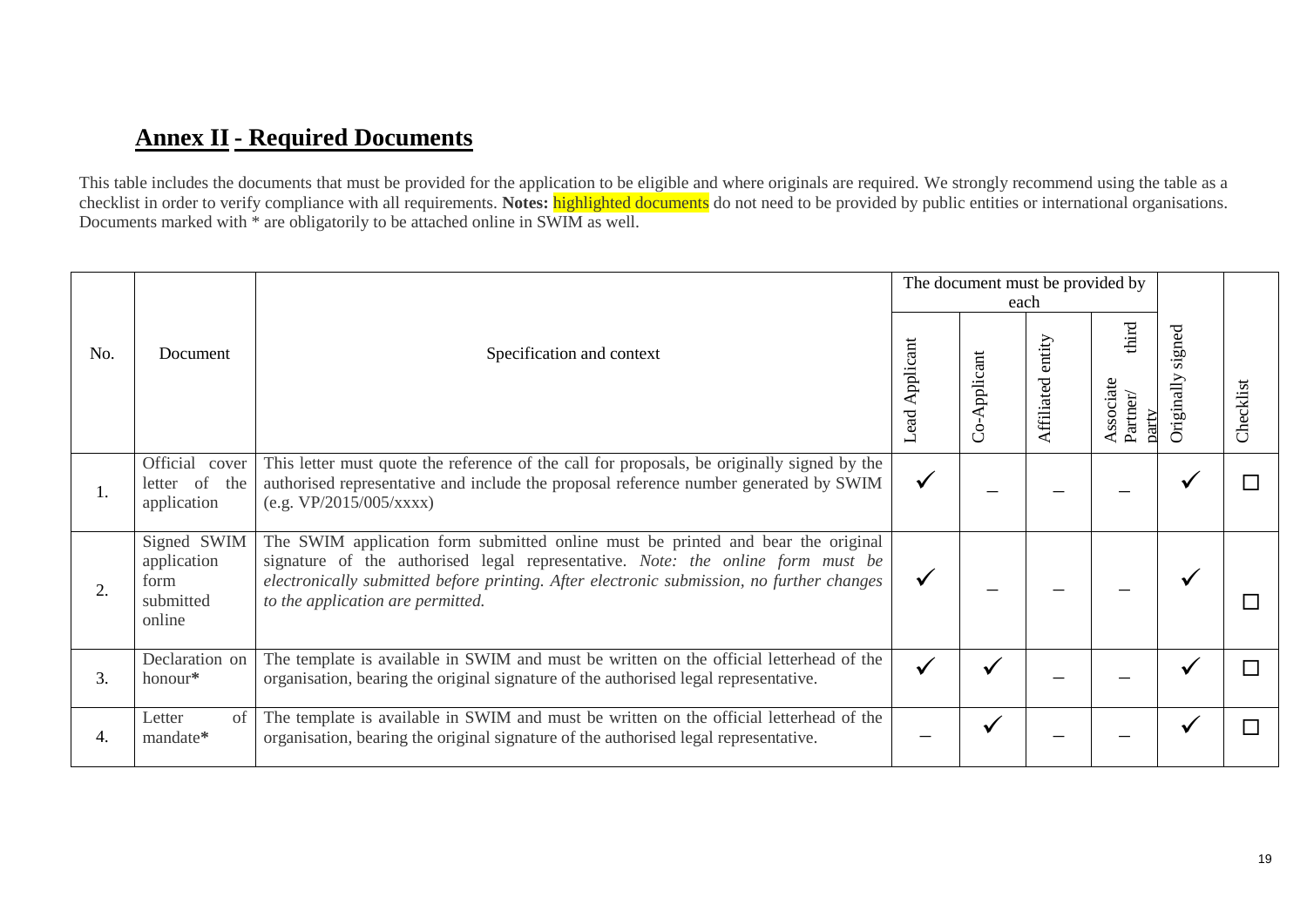| 5.  | Legal/capital<br>link with lead<br>or<br>$CO-$<br>applicant* | Affiliated entities are required to provide proof of the legal and/or capital link with the<br>lead or co-applicant.                                                                                                                                                                            |              |  |  |  |
|-----|--------------------------------------------------------------|-------------------------------------------------------------------------------------------------------------------------------------------------------------------------------------------------------------------------------------------------------------------------------------------------|--------------|--|--|--|
| 6.  | Legal<br>entity<br>form*                                     | The<br><b>SWIM</b><br>template<br>available<br>online<br><i>is</i><br>in<br>and<br>(http://ec.europa.eu/budget/contracts_grants/info_contracts/legal_entities/legal_entities_e<br>n.cfm) and must be duly signed by the legal representative.                                                   |              |  |  |  |
| 7.  | Proof<br>of<br>registration                                  | A certificate of official registration or other official document attesting the establishment<br>of the entity (for public bodies: the law, decree, decision etc. establishing the entity).                                                                                                     |              |  |  |  |
| 8.  | <b>Statutes</b>                                              | The articles of association/statutes or equivalent proving the eligibility of the organisation.                                                                                                                                                                                                 |              |  |  |  |
| 9.  | <b>VAT</b><br>certificate                                    | A document showing the identification number for tax purposes or the VAT number, if<br>applicable.                                                                                                                                                                                              | $\checkmark$ |  |  |  |
| 10. | Financial<br>identification<br>form*                         | available<br><b>SWIM</b><br>is<br>in<br>The<br>template<br>and<br>online<br>(http://ec.europa.eu/budget/contracts_grants/info_contracts/financial_id/financial_id_en.cf<br>m) and must be duly signed by the account holder.                                                                    |              |  |  |  |
| 11. | Description of<br>the action*                                | The template is available in SWIM which must be duly completed and submitted<br>electronically together with the online submission form and on paper as well.                                                                                                                                   | $\checkmark$ |  |  |  |
| 12. | Letters of<br>commitment*                                    | The template is available in SWIM and must explain the nature of the organisation's<br>involvement and specify the amount of any funding provided. The letter must be written<br>on the official letterhead of the organisation and bear the original signature of the legal<br>representative. |              |  |  |  |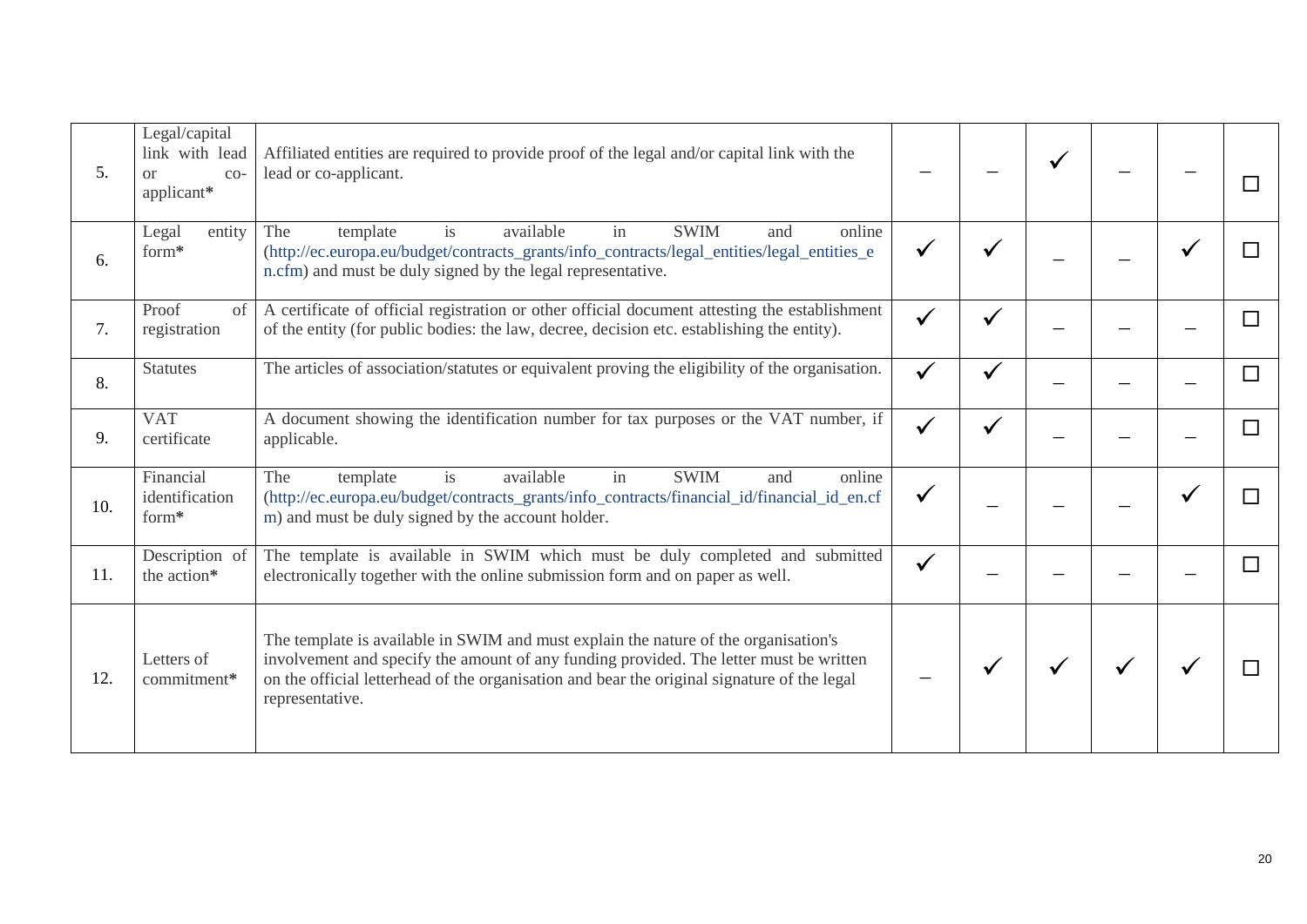| 13. | Contracts for<br>implementing<br>the action*                 | The template is available in SWIM. Only if applicable: In case of subcontracting for<br>external expertise where the value of external contracts exceeds EUR 5 000, detailed in-<br>formation on the reasons and tasks to be subcontracted and about the selection procedure<br>of the subcontractor must be included (English, French or German). Organisations<br>wishing to recruit the services of external experts for an amount above EUR 60 000 must<br>provide, in addition, a copy of the draft tender specifications. A model is included in<br>Annex V of this call. |              |              |  |  |
|-----|--------------------------------------------------------------|---------------------------------------------------------------------------------------------------------------------------------------------------------------------------------------------------------------------------------------------------------------------------------------------------------------------------------------------------------------------------------------------------------------------------------------------------------------------------------------------------------------------------------------------------------------------------------|--------------|--------------|--|--|
| 14. | <b>Balance</b> sheet<br>& profit and<br>loss accounts        | The most recent balance sheet and profit $\&$ loss accounts, including assets and liabilities,<br>specifying the currency used.                                                                                                                                                                                                                                                                                                                                                                                                                                                 | $\checkmark$ | $\checkmark$ |  |  |
| 15. | Simplified<br>balance sheet<br>& profit and<br>loss accounts | The template is available in SWIM and must be signed by the authorised legal<br>representative                                                                                                                                                                                                                                                                                                                                                                                                                                                                                  | $\checkmark$ |              |  |  |
| 16. | Curricula vitae<br>of key staff                              | CVs of the person responsible for managing the action (named in section A.3 of the<br>online application form) and the persons who will perform the main tasks (named<br>under "Management/Coordination" under "Heading $1 -$ Staff costs" of the budget in the<br>on-line application form). The CVs should indicate clearly the current employer.                                                                                                                                                                                                                             |              |              |  |  |
| 17. | List of<br>main<br>projects                                  | A list of the main projects carried out, if any, in the last three years relating to the subject<br>of the call and other than those already indicated in the SWIM online application form<br>(section D.3).                                                                                                                                                                                                                                                                                                                                                                    |              |              |  |  |
| 18. | <b>Audit report</b>                                          | For grant requests of EUR 750,000: an external audit report produced by an approved<br>auditor, certifying the accounts for the last financial year available. The threshold applies<br>to each co-applicant in line with their share of the action budget.                                                                                                                                                                                                                                                                                                                     | $\checkmark$ |              |  |  |
| 19. | Letter<br>of<br>designation by<br>Public                     | In cases where the Public Authority in charge of establishing and managing the national<br>Youth Guarantee scheme (as already identified by the Member State pursuant to the<br>Council Recommendation on Establishing a Youth Guarantee) is <b>not</b> the lead or sole<br>applicant, a letter from the aforementioned Public Authority should be submitted, clearly                                                                                                                                                                                                           | ✔            |              |  |  |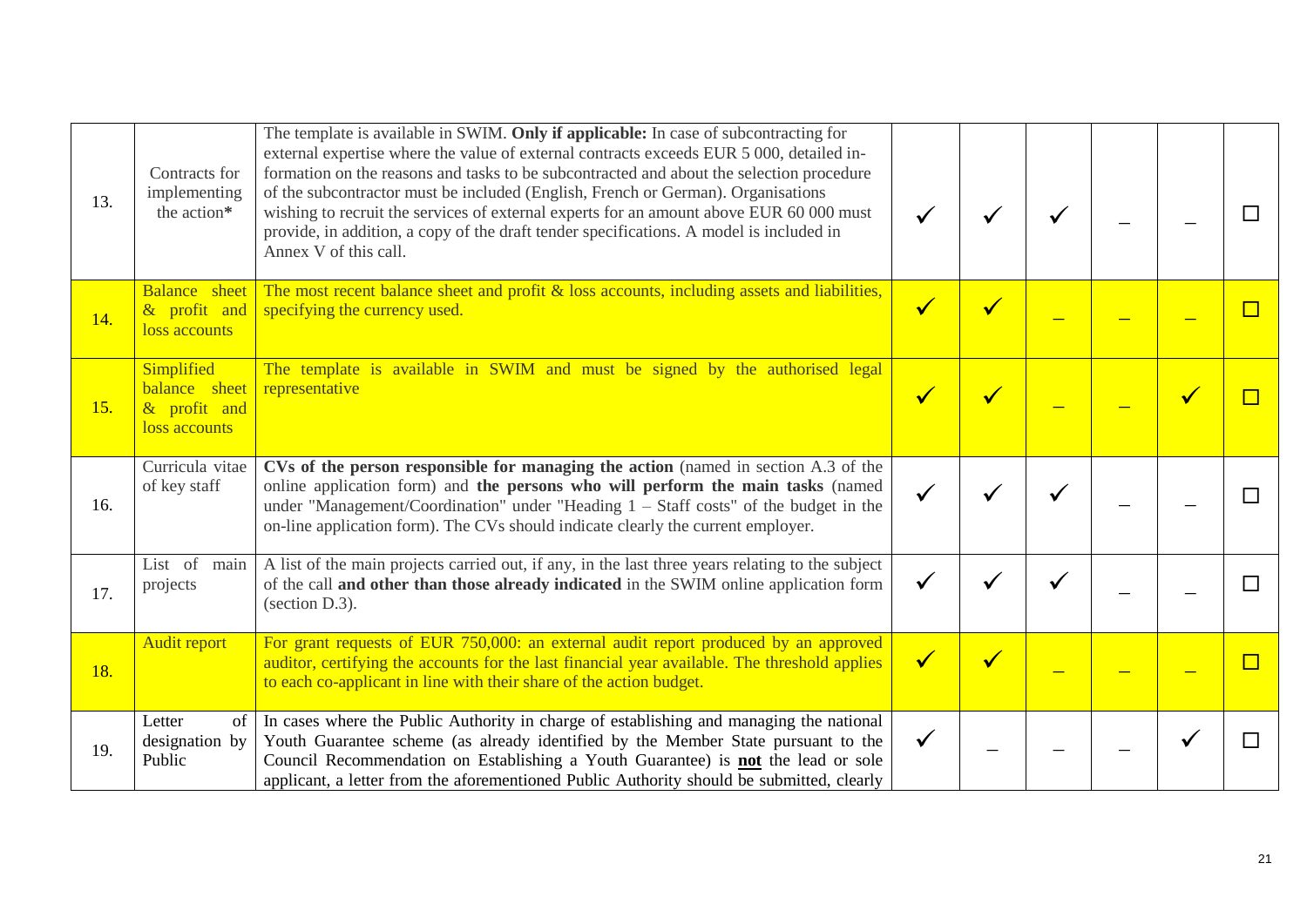| Authority | The result of the sea of sole applicant, who will implement the activities<br>designating another |  |  |  |
|-----------|---------------------------------------------------------------------------------------------------|--|--|--|
|           | cluded in this proposal.<br>1no                                                                   |  |  |  |
|           |                                                                                                   |  |  |  |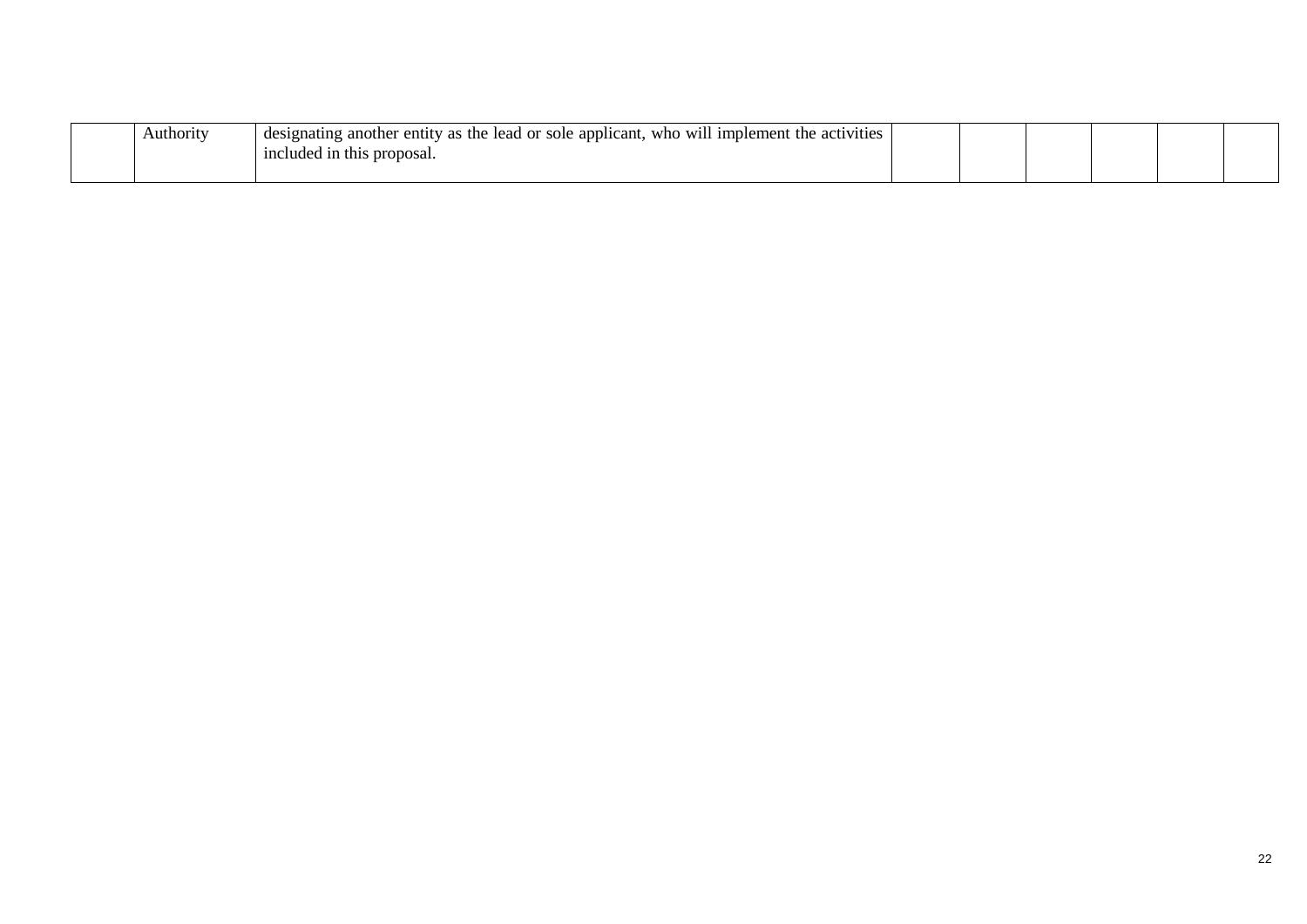# **ANNEX III**

Model Grant Agreement:

[http://ec.europa.eu/social/main.jsp?langId=en&catId=629&callId=435&furtherCa](http://ec.europa.eu/social/main.jsp?langId=en&catId=629&callId=435&furtherCalls=yes) [lls=yes](http://ec.europa.eu/social/main.jsp?langId=en&catId=629&callId=435&furtherCalls=yes)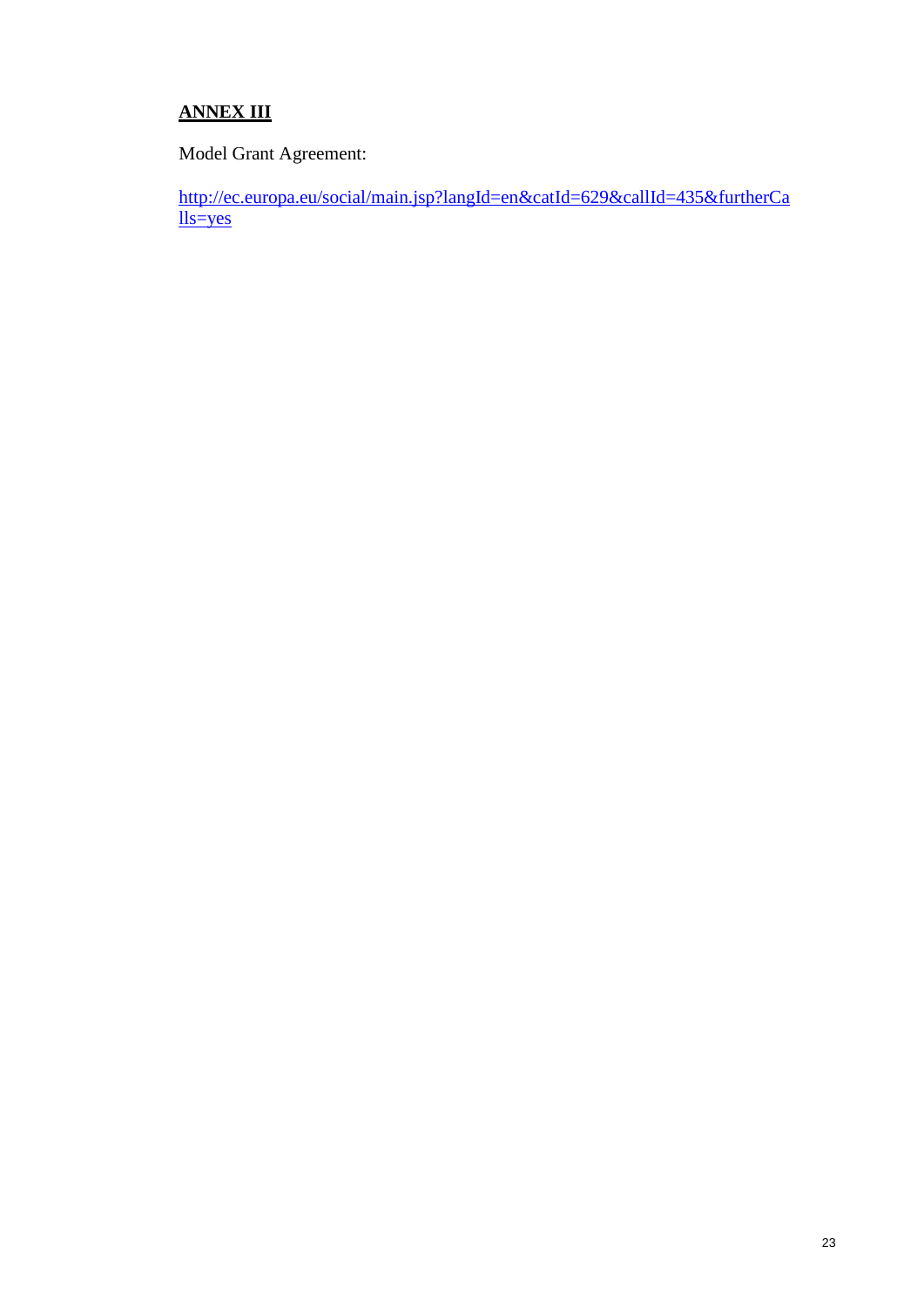# **ANNEX IV**

EaSI Final technical report template:

[http://ec.europa.eu/social/main.jsp?langId=en&catId=629&callId=435&furtherCa](http://ec.europa.eu/social/main.jsp?langId=en&catId=629&callId=435&furtherCalls=yes) [lls=yes](http://ec.europa.eu/social/main.jsp?langId=en&catId=629&callId=435&furtherCalls=yes)